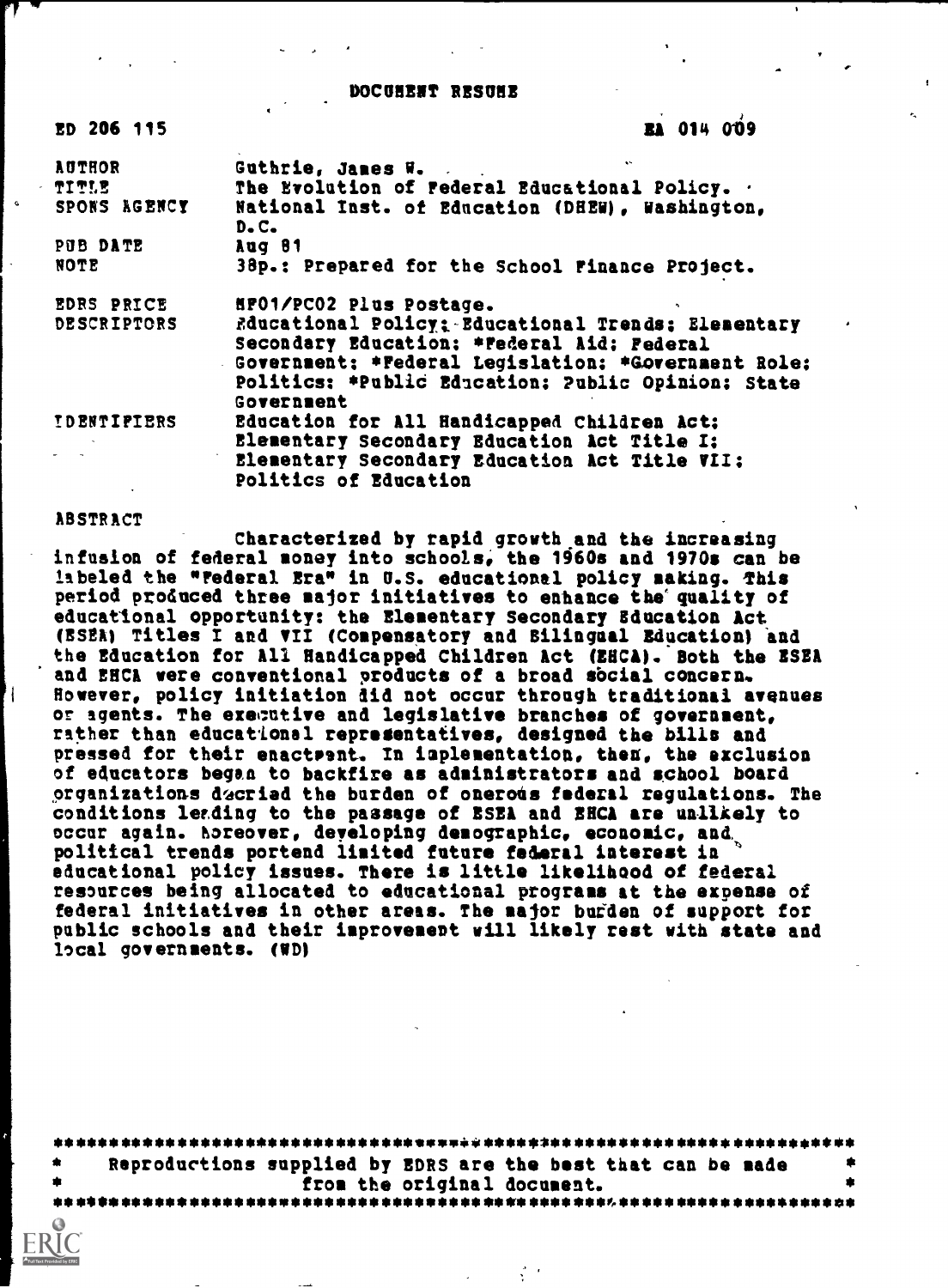#### U.S. DEPARTMENT OF EDUCATION<br>NATIONAL INSTITUTE OF EDUCATION NATIONAL INSTITUTE OF EDUCATION EDUCATIONAL RESOURCES INFORMATION

CENTER (ERIC) )111. TM document his been reproduced is received from the person or organization

onginating it i.) Minor changes have been made to improve reproduction quality

V

 $\ddot{\mathbf{a}}$ 

eirommolvoinvoromiummabromtbiscWro 1.11 neat do not Waal\* mmoom offical NIE poettion or policy

# THE EVOLUTION OF FEDERAL EDUCATIONAL POLICY

by

James W. Guthrie

### University of California

#### Berkeley

 $\prime$  .

Prepared for the School Finance Project of the National Institute of Education

August 1981

A

 $\bullet$  and the set of  $\bullet$ 

famt

ED2061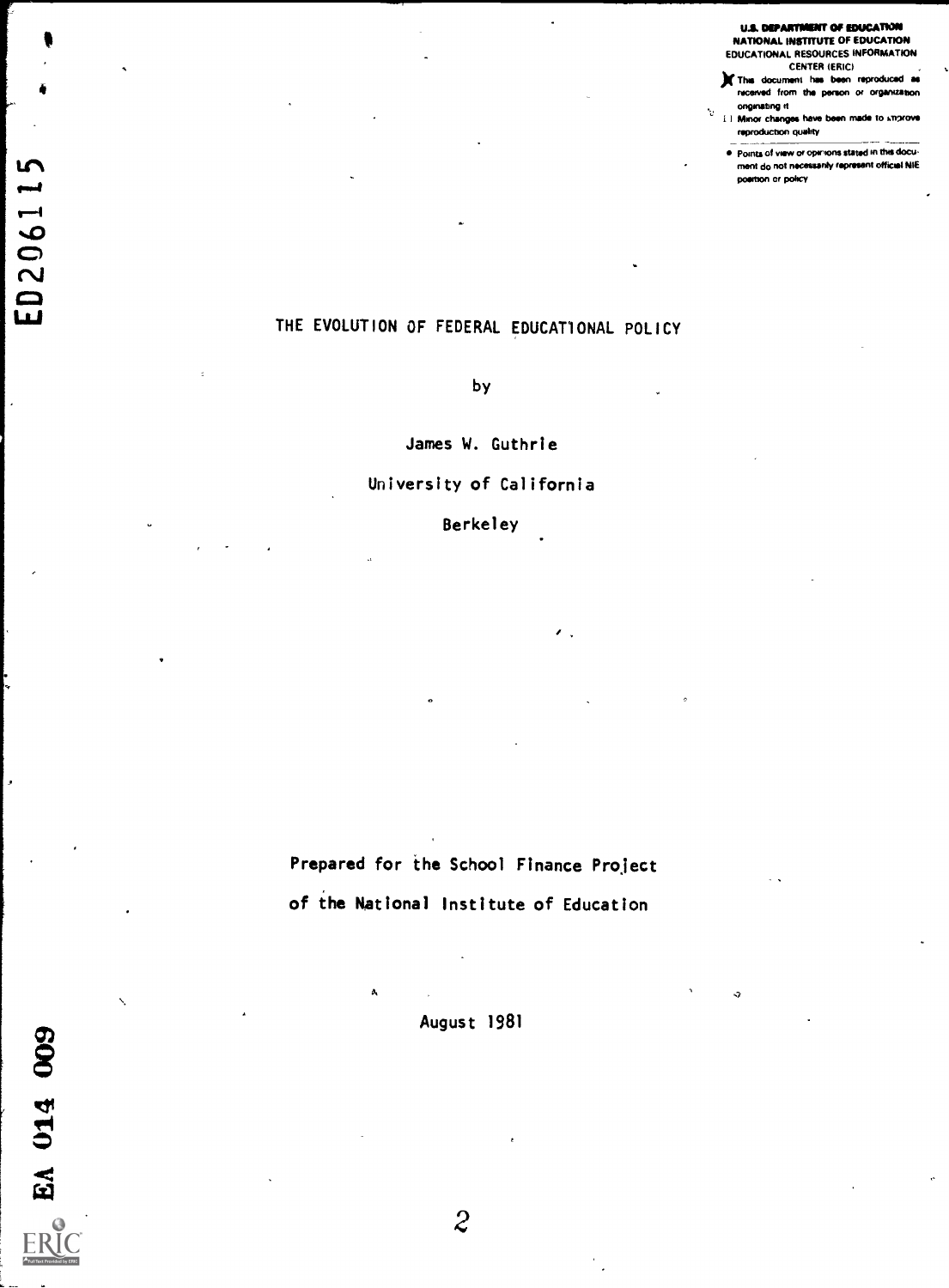- Summary

This paper examines likely alternative roles for future federal government support of elementary and secondary education. The thesis of the paper is that the past Federal Era, 1965-1975, was the result of several anomalous coincidences which are uniikely to reoccur and thus offers an unrealistic base from which to extrapolate. A more likely set of predicters is comprised of devalopine demographic, economic, and political trends which portend a limited federal government interest in education as a future policy issue. A prediction is that the major burden of support for public schools and their improvement will continue to reside with state and local governments. A possible exception may come in federal efforts to enhance privatization, e.g., tuition tax credit, or in unpredictable national or international actions such as facilitated enactment of the 1958 National Defense Education Act.

Ċ



 $\hat{\bm{J}}$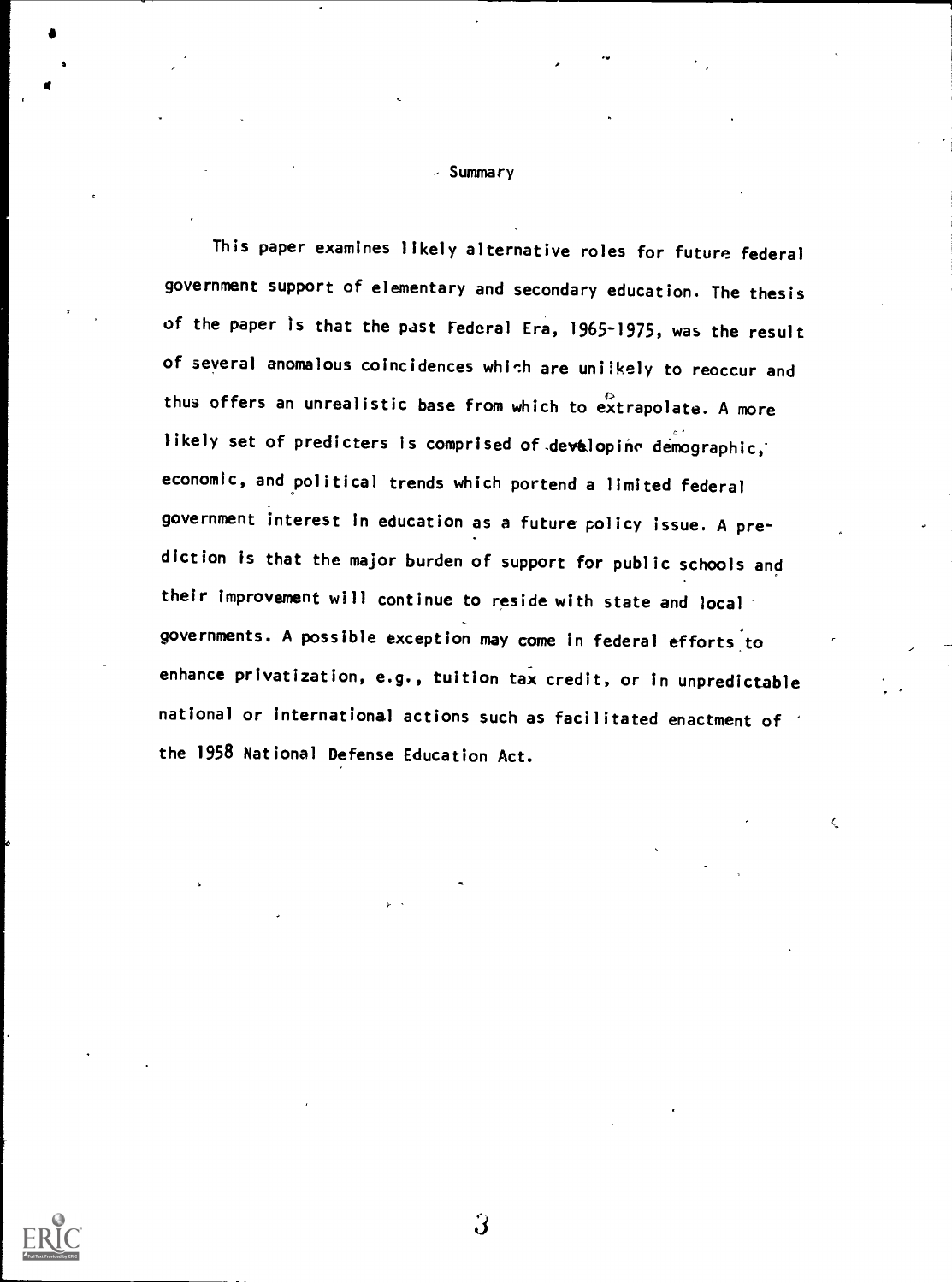#### THE -EVOLUTION OF FEDERAL EDUCATIONAL POLICY\*

by

## James W. Guthrie University of California Berkeley

The United States has one of the world's most complicated mechanisms for the. formation and implementation of educational policy. This is a consequence both of conscious constitutional design and unplanned historic development. Regardless of the causes, the outcome is a system of schooling riddled with paradox. Education is intended to benefit those who are gifted, badly disabled, and all those in between. The old and the young, the elite as well as the poor, are all encompassed by school programs. This education system is expected at once to ensure social cohesion as well as cultural diversity, academic achievement as well as vocational relevance, moral virtue as well as individual self-enhancement. Schools are to be free of politics yet responsive to their clients; sensitive to national needs, yet subject to the desires of local citizens; and controlled by lay persons while staffed by professionals. All such expectations must be met in a national climate of values which stresses, however incompatible, equality, excellence, and efficiency. More complicated still, education policy is'the concomitant responsibility of all three levels of government, federal, state, and local. Given such complexity, the wonder is that American schools function at all.

This paper concentrates on one component of the complex American



<sup>\*</sup> A paper written for the National Institute of Education sponsored School Finance Project, July 1981.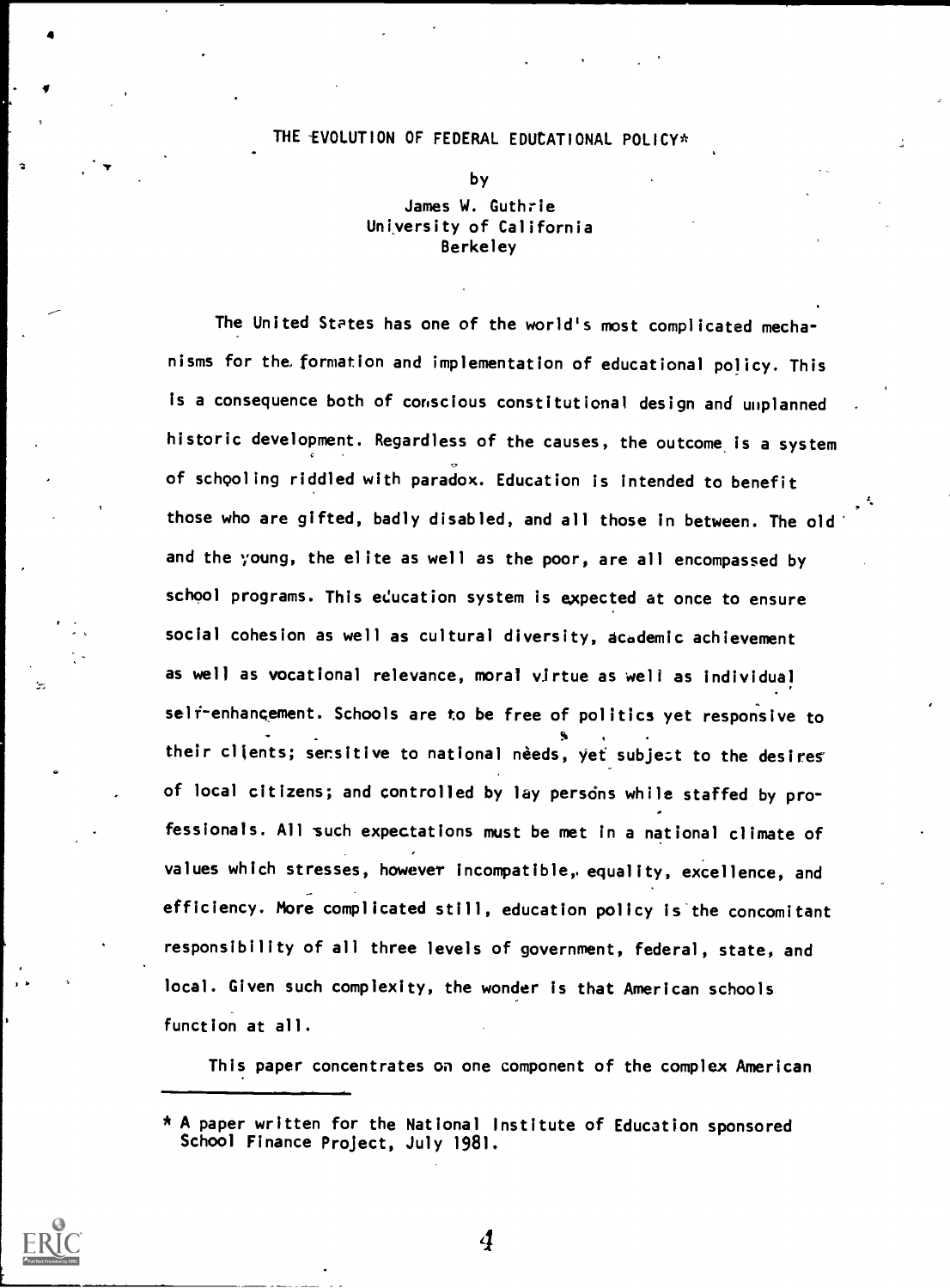educational policy system, the federal government. The purpose of the paper is to explain the evolution of contemporary federal government educational policy and its implementation, to discuss developing trends which may influence the future of federal education policy, and to offer a view regarding alternative responses to such trends.

 $\mathbf{z}$  and  $\mathbf{z}$ 

# !. The Federal Government and Post-World War II Education Polic

Prior to 1959, the federal government contributed but two cents out of every lower education revenue do Plar. (Even this amount had been doubled by the funding of the 1958 National Defense Education Act.) Initial appropriations for the 1965 Elementary and Secondary Education Act again doubled this federal share, and by 1968 yet another redoubling to 8 percent had taken place. Throughout the 1970s, the federal govern- , ment's funding contribution was to remain stable or to decline only slightly. However, absolute dollar appropriation levels continued up- . ward until by fiscal year 1980 they reached approximately \$7 billion.

Both because of the rapid percentage growth and the awesome absolute dollar levels, the 1960s and the 1970s can be characterized as the "Federal Era" in U.S. education policy making. This period encompassed enactment of three major initiatives aimed at enhancing equality of educational opportunity, the Elementary and Secondary Education Act (ESEA) Titles <sup>I</sup> and VII (Compensatory and Bilingual Education), and the Education for All Handicapped Children Act (EHCA). In addition, this period saw the continuation of major funding for vocational education and federal in-lieu-of-tax subventions to local school districts, Both the magnitude of such funding and the number of major programs /themselves represented a substantial departure from the federal government

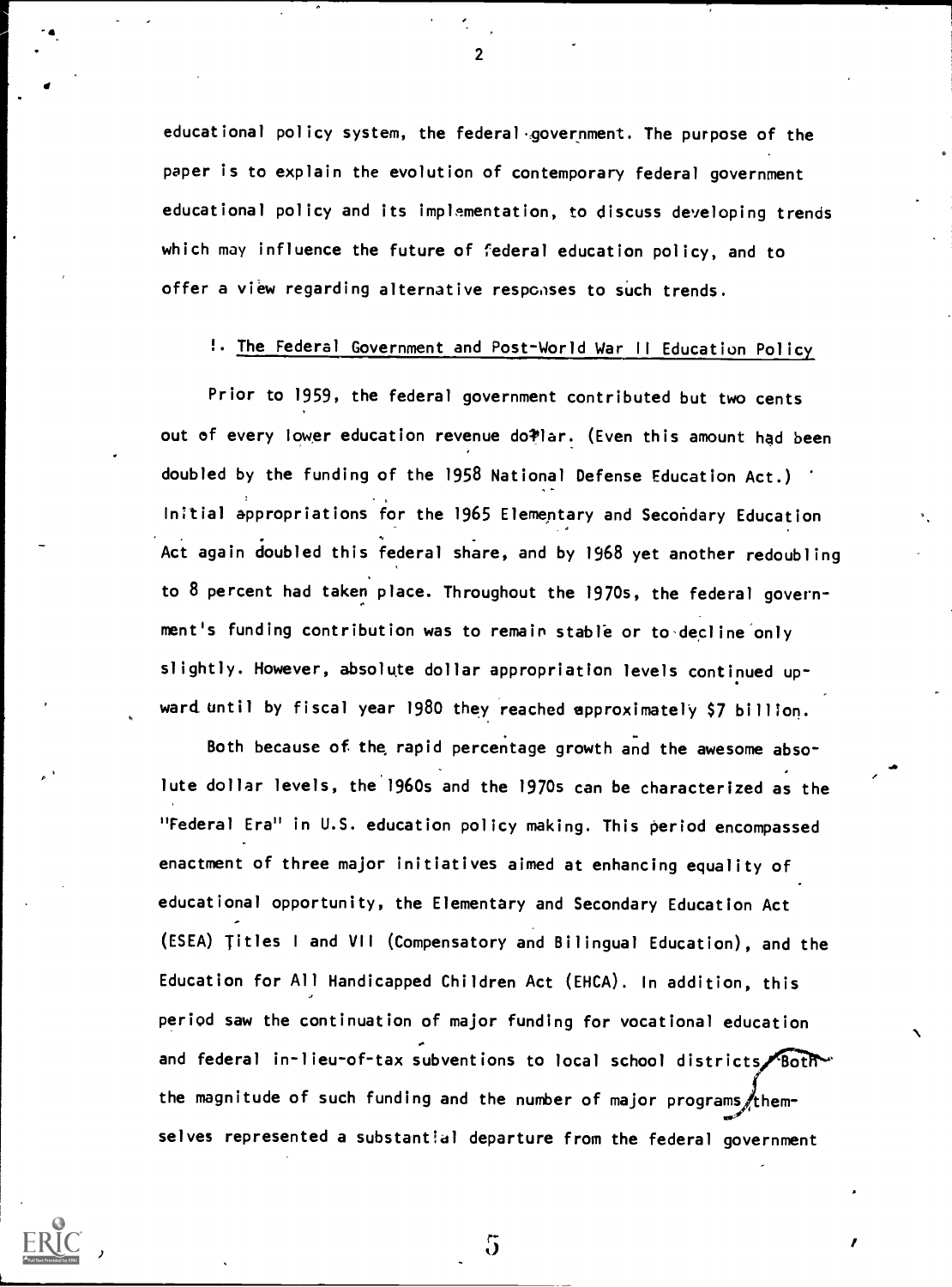role in U.S. education policy making prior to World War  $H^1(\Omega)$ 

What provoked such a departure? What if any role was played by traditional educational policy actors such as school and school district officials and state agencies? These questions form the basis of this section.

# Determinants of Federal Educational Policy 1960-1980

Conventional wisdom holds that public policy is a product of a representative governmental body recognizing and responding to an otherwise neglected area of social need. Further yet, according to this scenario, once the dimensions of policy are shaped in the legislative process, then the administration of the program Is conducted in the politically sanitized setting of the executive branch where only technical matters of implementation are considered. The fairy tale is com plicated further by the view that a politically independent judiciary stands ready to resolve remaining problems of policy interpretation.

The complexity of contemporary society renders such stereotypical views substantially inaccurate. The policy process can be initiated in the judicial branch as well as in the executive or legislative components of government. Implementation is far from simply a technical matter devoid of political considerations. For example, legislative officials may come to care as much or more about administration of a program as do executive officials.

Federal education initiatives enacted after World War II fit no

6



 $\overline{\mathbf{3}}$ 

<sup>(1)</sup> For an insightful history of the federal government and U.S. education policy. prior to enactment of the 1965 Elementary and Secondary Educatior. Act, see Frank J. Mumger and Richard F. Fenno, Jr., National Politics and Federal Aid to Education. Syracuse: University Press, 1961.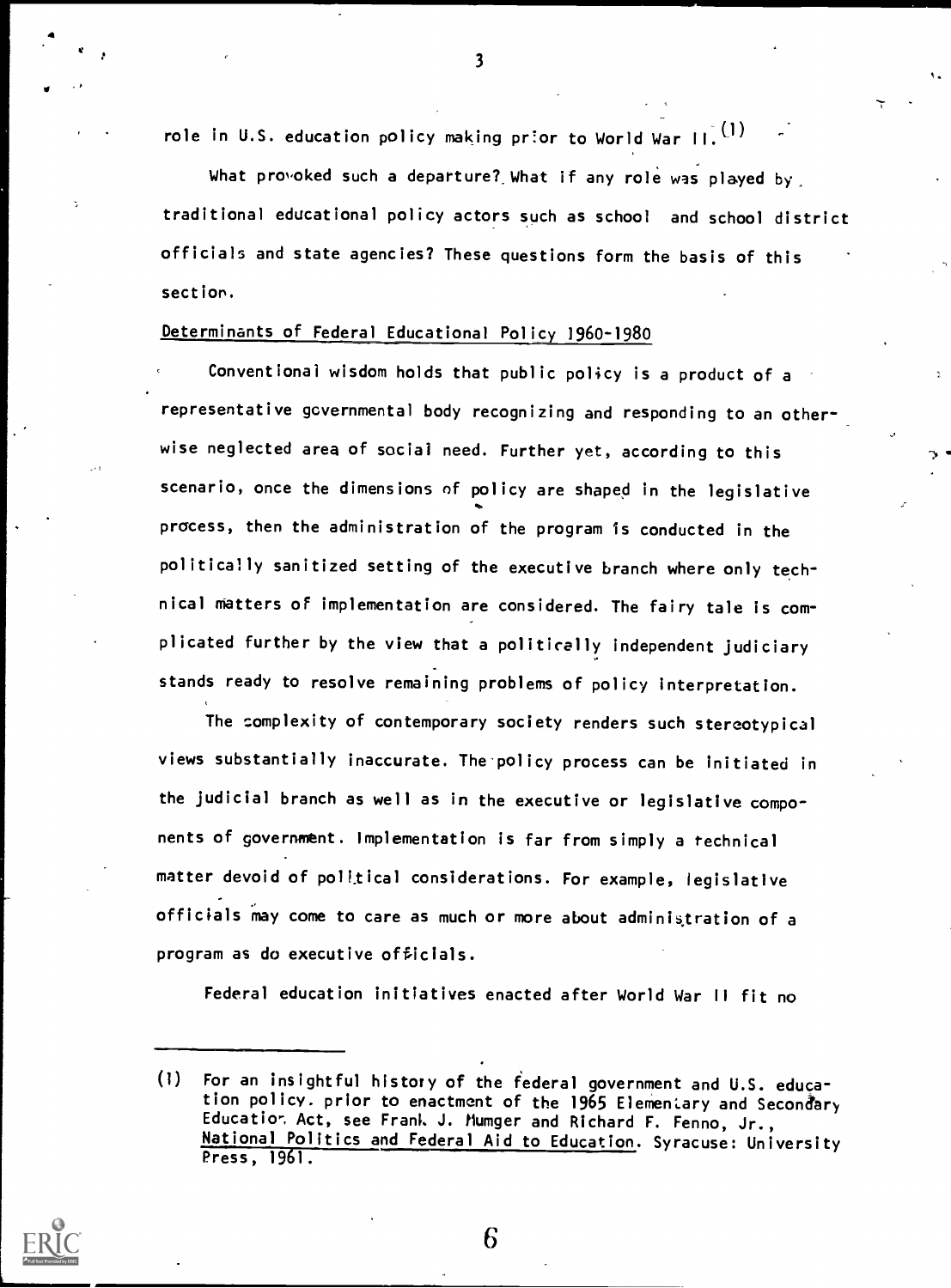easy analytic pattern, either conventional or unconventional. The origins and operation of many federal programs can be explained by the traditional political science view of interaction between components of the sp-called "iron triangle" comprised of executive branch officials,. legislative representatives, and interest group spokesmen. Important ferdal government programs such as vocational education, higher educa-4, tion acts, and in-lieu-of-tax subventions generally fit such a conventional pattern. However, they have their roots in conditions and legislation'in existence prior to World War II.

4

Other major federal education programs were initiated and subse-. quently evolved as a consequence of a quite different set of organizational dynamics. This latter, unconventional pattern accounts for the federal programs which most characterize the 1960s and 1970s -- the major efforts at enhancing equal education opportunity, ESEA Titles <sup>I</sup> and VII and EHCA. Thus it is these latter policies on which this paper concentrates in order to illustrate the major policy formation ang implementation patterns of the Federal Era, the 1960s and 1970s.

Policy Formation. Both the ESEA and EHCA were conventional in the sense that they were products of a broad social concern, the Civil Rights movement launched in the mid-1950s by the U.S. Supreme Court in its racial desegregation cases. (2) Through a variety of channels this judicial concern for greater equality eventually was translated into greater public consciousness on related dimensions such as voting abuses,, living conditions in cities, the educational problems of students



<sup>(2) &</sup>lt;u>Brown v. Board of Education</u> 347 U.S. 483, 495 (1954) and <u>Brown</u> v. Board of Education 349 U.S. 294 (1955)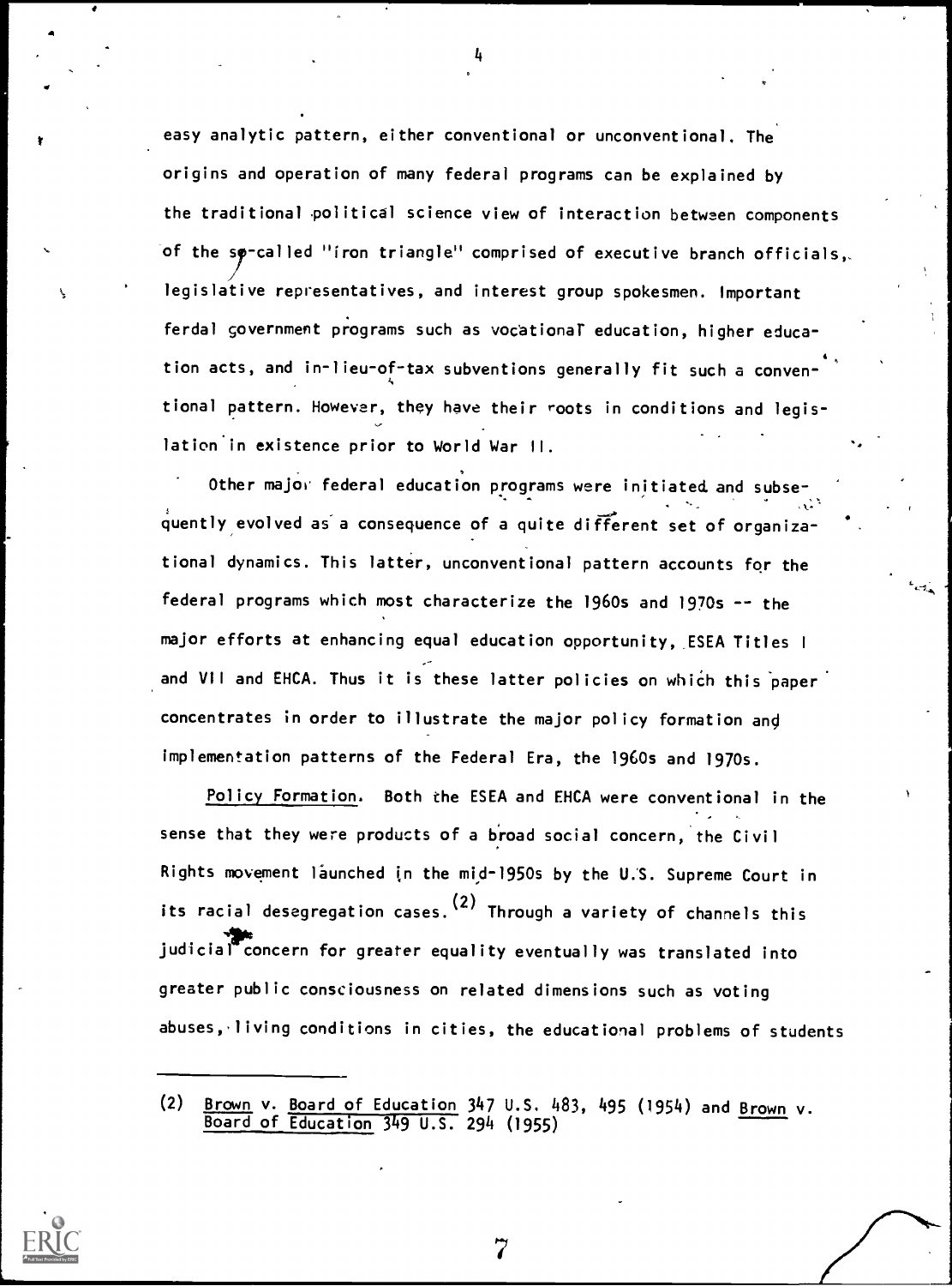from low income and non-English speaking households, and handicapped students. .n some instances this consensus was initiated or intensified by judicial opinions, such as was the case for bilingual education in Lau v. Michols, and for the handicapped in PARC v. Pennsylvania, or Mills v. Washington, D.C.  $(3)$  In other instances, the cumulative impact of academic research helped to shape a favorable climate of opinion, as was the case for the human capital argument related to the "War on Poverty" programs of the Johnson administration.  $(4)$  Yet on other occasions, public opinion was intensified by popular writers, as in the instance of Michael-Harrington's influential book The Other America: Poverty in the United States.<sup>13/</sup><sub>11</sub>

The precise means by which ideas are diffused throughout a society is not altogether well known. Suffice it to say that beginning in the 1950s and continuing through the 1960s and 1970s, Americans generally were made keenly aware of the existence of a number of social injustices. Thus, there developed a climate of public opinion favorable to social reform efforts. Woodrow Wilson stated that a people could be elevated to an altruistic plane but once each generation. For the United States, the mid-1960s and 1970s were to be such a high point.

In addition to the existence of this highly sensitized public social consciousness, the launching of education's Federal Era was

- (3) Lau v. Nichols 483 F2d 791 (9th Cor., 1973); PARC v. Commonwealth 834 F. Supp. 1257 (ED Pa. 1971) 343 F. Supp. 279 (ED Pa. 1972); Mills v. Board of Education 348 F. Supp. 866 (DCC 1972)
- (4) For a history of the Johnson administration "War on Poverty" and "Great Society" Programs see Aaron, Henry J. Politics and the Professors: The Great Society in Perspective (Washington, D.C.: The Brookings Institution, 1978)
- (5) Baltimore: Penguin Books, 1962 1



5

Ò.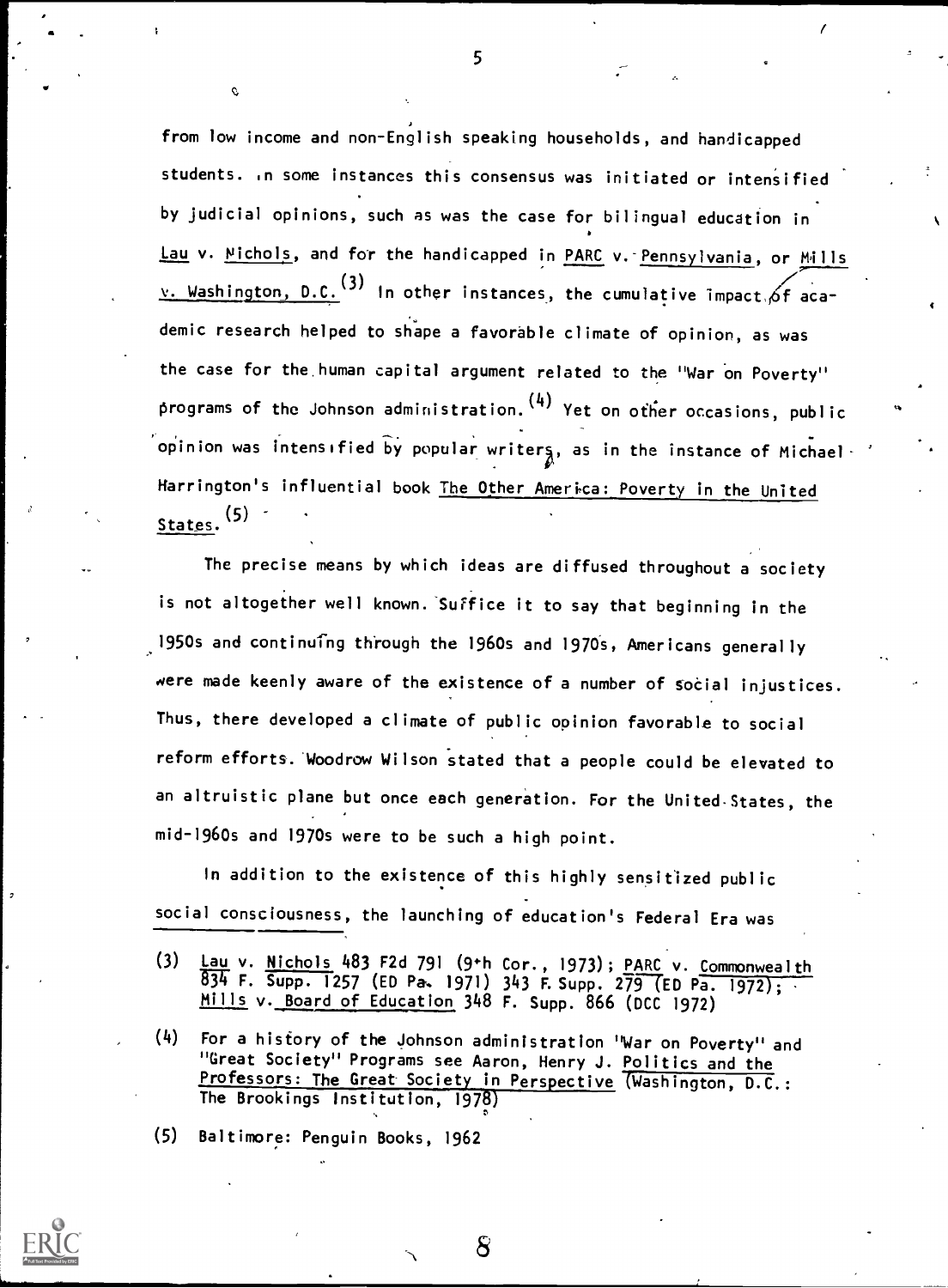characterized also by a long history of efforts to gain enactment of major federal/programs. For a century prior to passage of the ESEA, major federal aid to public education had been proposed in bill after bill. Each foundered on the political shoals described by Bailey and Mosher as "Race, Religion, and the Reds".  $(6)$  Their shorthand captured the sense of Southern antagonism to federal aid if racial desegregation were a precondition for local districts utilizing the funds. A mixture of other groups opposed use of federal funds to aid non-public schools, and urged a widespread view that federal intervention spelled doom for local control of education for a Communist state would soon follow. For each of these views, there existed an opposing camp of equal vehemence. Massive federal education aid proposals never survived the squeeze. Nevertheless, not all was lost from the multitude of efforts. If it is accurate that ideas must be proposed several times before they can be accepted, then this history of failure served a purpose, a threshold of political tolerance had been established. In addition, it may be that such a threshold operates also to protect programs already in existence. At least, public acceptance may render reduction or elimination politically more difficult.

However typ\ical the climate of public support for education achieved by the mid-1960s and the legislative tolerance gained over the prior century, there the similarity with conventionally conceived policy ends for the ESEA and EHCA. In each of these instances, policy initiation

 $\sigma$  and  $\sigma$ 

<sup>(6)</sup> Histories o' the ESEA are provided in Bailey, Stephen K. and Mosher, Edith M. The ESEA: The Office of Education Administers an Act (Syracuse: Syracuse University Press, 1967). Meranto, Philip The Politics of Federal Aid to Education in 1965: A Study in Political' Innovation. Syracuse: Syracuse University Press, 1967, and Guthrie, James W. The 1965 ESEA: The National Politics/of Education Reform. Ph.D. dissertation, Stanford University, 1968.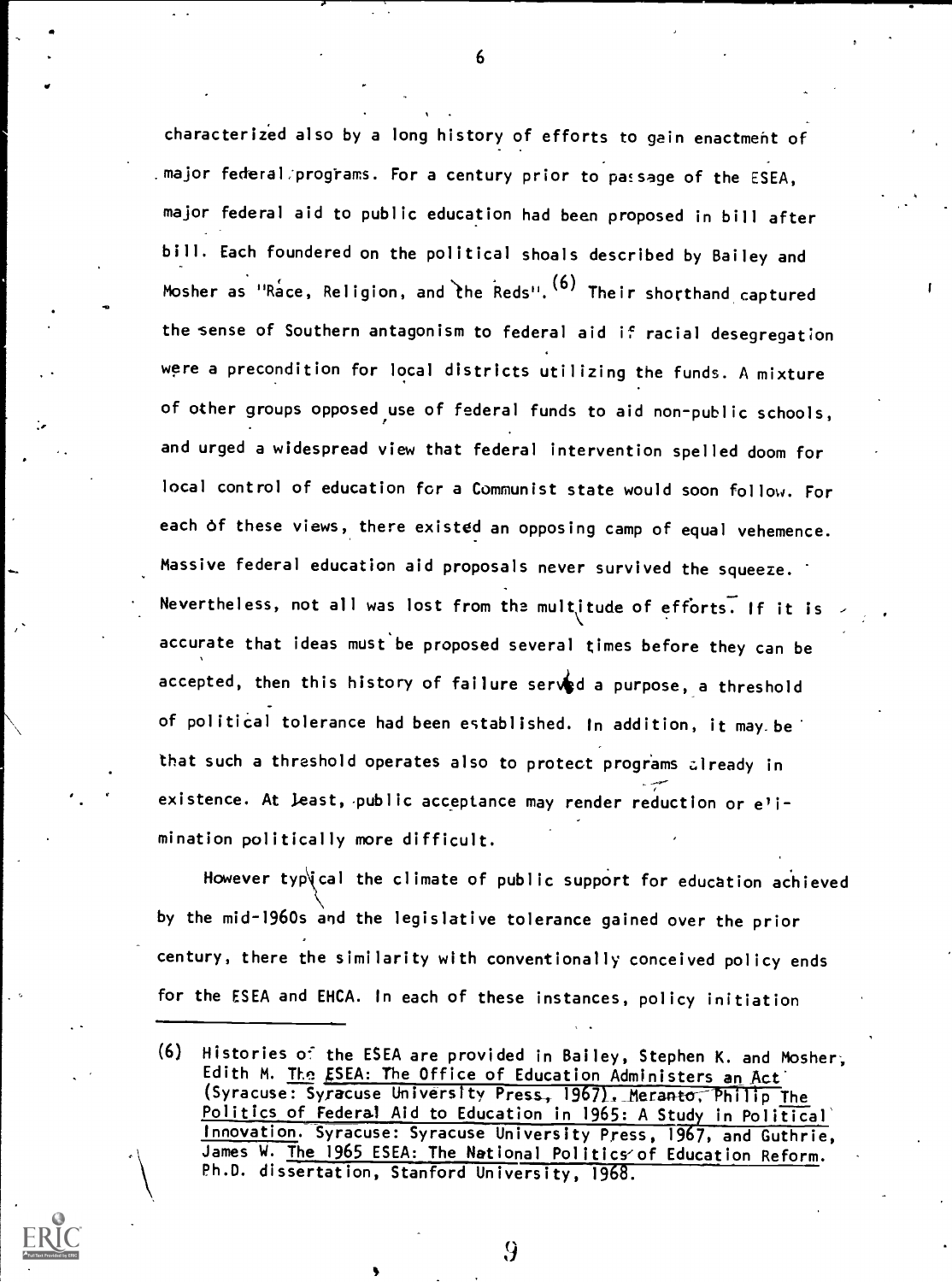did not occur through traditional avenues or agents. With neither did interest group spokesmen or representatives of schools, school districts, and state agencies play critical roles in the enactment phase. Rather it was staff members -- executive branch for ESEA and legislative branch for EHCA  $-$  who were instrumental in the design of the bill's details and who brokered the political arrangements necessary for enactment.

 $\mathcal{T}$  and  $\mathcal{T}$ 

 $t_{\epsilon}$  .  $t_{\epsilon}$ 

The Elementary and Secondary Education Act. Identifying the roots of a public policy almost inevitably involves an infinite regress toward first causes. Those who have chronicled the origins of the ESEA have traced the evolution of the act's major ideas and the major actors. Suffice it to say here that the component ideas were in existence in advandetof the assemblage of the act itself.  $(7)$  The ESEA was essentially an executive branch creation. Once receiving overall approval from the newly elected President, Lyndon Baines Johnson, White House and HEW staff fashioned a bill the components'of which were artfully tailored so as to provide major interest groups and actors with strategic components impertant to them.

This ingenious packaging had much to do with the united front displayed by interest group spokesmen during congressional' hearings held on the bill. However, the necessary compromises had been struck well in advance of the bill's submission to Congress. Also, initiators of these actions were not elected officials, interest group spokesmen, or con-

<sup>(7)</sup> The task of stitching the several ESEA ideas together fell principally to a.high,level executive branch task force chaired by the then president of the Carnegie Corporation, John Gardner, who subsequently was to administer the Act as Johnson's Secretary of Health, Education and Welfare. Gardner relied heavily upon Francis Keppel to do'the staff work. For more detail on the Gardner task, see Charles Philip Kearney "The 1964 Presidential Task Force and the Elementary and Secondary Education Act of 1965", unpublished Ph.D. dissertation, University of Chicago, 1967.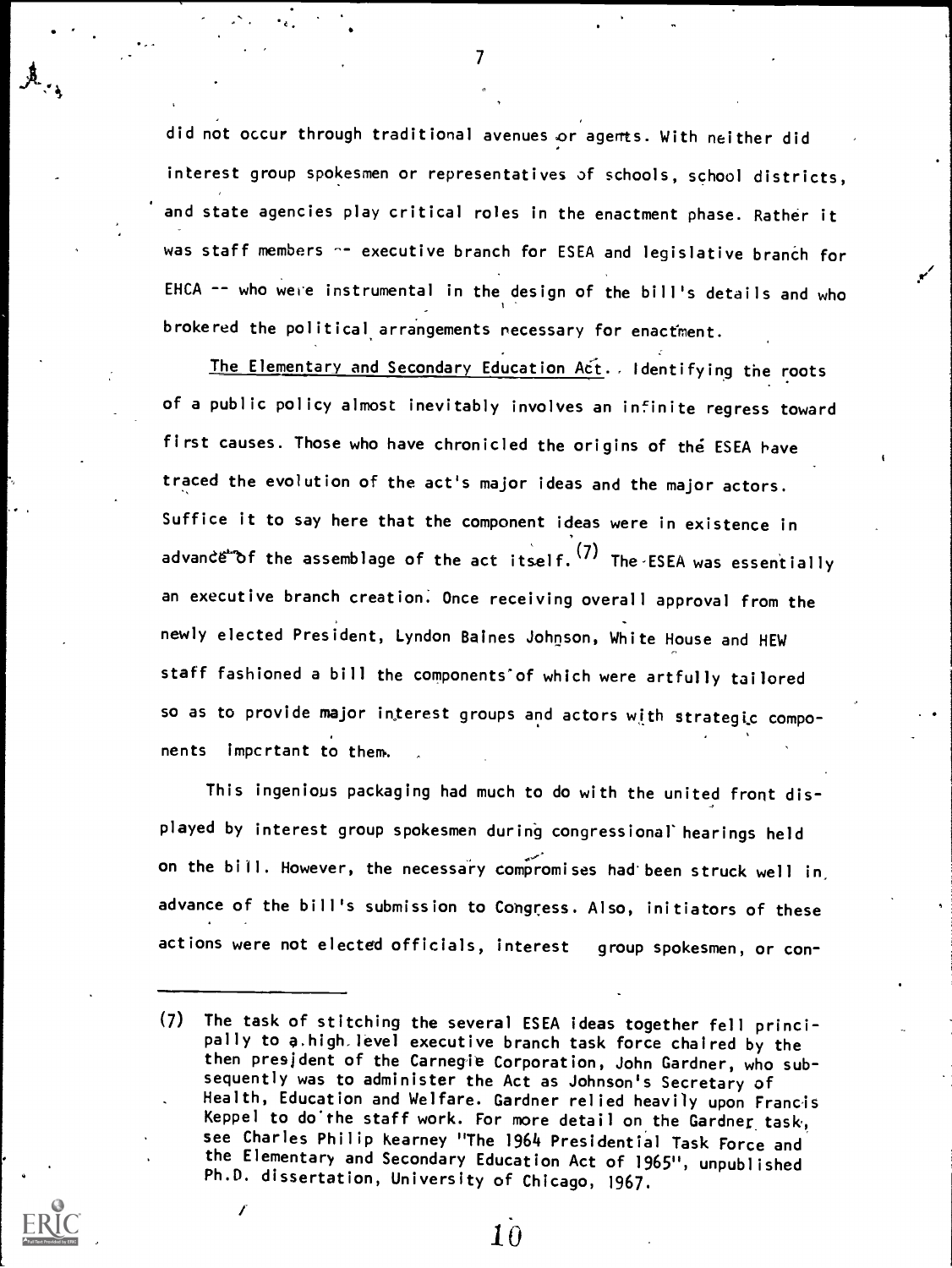ventional agents in the policy process from school districts or state agencies. All of'these were consulted to be sure, b'ut they were a sup porting cast for the main actors, executive branch staff members. One anecdote suffices to illustrate the overall pattern.

The enactment strategy was intended to ensure that both the House and Senate passed identical versions of the bill, thus eliminating the necessity for a joint conference committee to resolve differences.  $\mathbf{A}$  . The contract of the contract of the contract of the contract of the contract of the contract of the contract of the contract of the contract of the contract of the contract of the contract of the contract of th (Such conference committees had been an historic graveyard for many previously submitted major federal aid to education bills.) Thus, when  $\overline{\phantom{a}}$ in the course of Senate hearings, Robert Kennedy, then the junior Senator from New York, voiced embarrassing inquiries about the manner in which the effectiveness of the bill's many programs would be assessed, executive branch lobbyists rapidly made peace. They agreed on a federal, evaluation policy to be included in the bill. Then they saw to the overnight insertion of an identically worded evaluation section in the House, version of the bill. A much dreaded conference committee was thus avoided.

> On the floor of Congress, the bill was referred to more than once as the Great Railroad Act of 1965. Such sarcasm reflected the rapid en actment pace that Its sponsors had orchestrated. The speed with which the bill was passed rendered it more difficult for critics to impede its progress. However, the price for such haste was the loss of polltical support which ofter, can be built by compromise and discussion during enactment. Perhaps as a consequence, from the time of enactment until the present, implementation of the ESEA has been troubled. Those forces which had been compromised or finessed during the design and passage  $\gamma$  ithe bill, were much more reluctant to assent to the details of operation.



r

 $\mathcal{L}$  . The contract of  $\mathcal{L}$ 

t

r.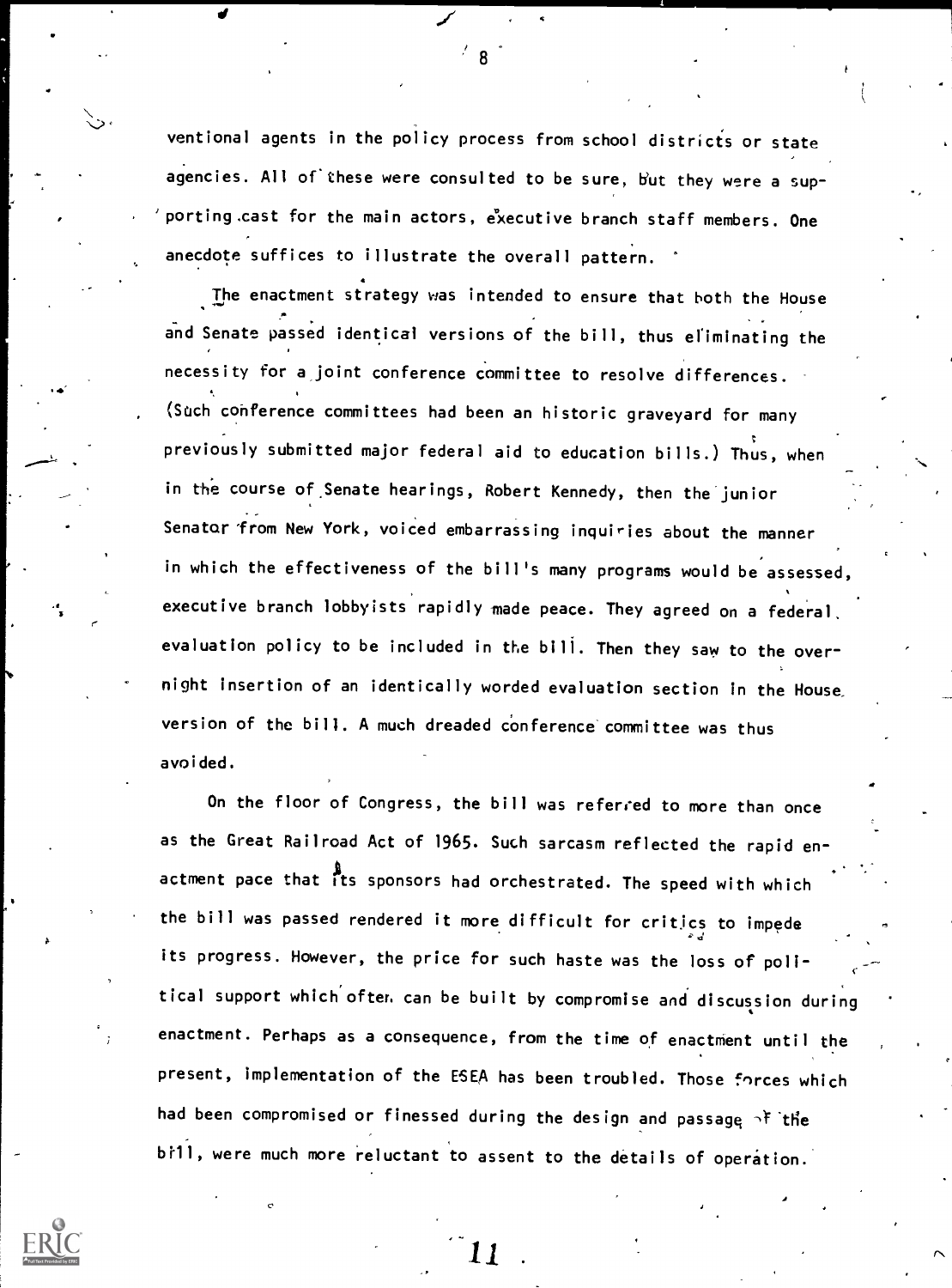ro- A few example; are in order. During enactment, communication with local school district and state officials was hurried or non-existent. The speed with which the bill was designed and passed left little opportunity to inform those who would actually implement the programs of its details. What communication did occur was often erroneous. Consequently, large numbers of local officials took the ESEA, as the media frequently described it, as a form of general aid, funds from which could be used at the discretion of local officials 'to solve their day-co-day budget problems. This misunderstanding had eventually to be corrected through a complicated series of research studies and legislative amendments, the 1972 "comparability requirements". Had local and state school officials been more'heavily involved in the design and enactment of the legislation, they might have been more pliant participants at the time of implementation.

ე

 $\blacksquare$ 

'1,14

 $\bullet$ 

The policy process does not end with enactment and implementation. As has been illustrated by the comparability regulations, there is a feedback >op wherein the effects of implementation can themselves. influence an alteration of the initial policy. The ESEA was unique among federal education programs in that it was the first which sought to formalize such a feedback loop.

As previously described, former Senator Robert Kennedy provoked insertion of an evaluation section i: ESEA. His hope was that the systematic assessment of education programs would enable both local and federal officials to revise their statutory and operational efforts. Kennedy's request was a surprise. In order to maintain momentum of the enactment strategy, quick action was needed in order to gain House acceptance of an identical evaluation provision.



 $12 \quad \cdot \quad$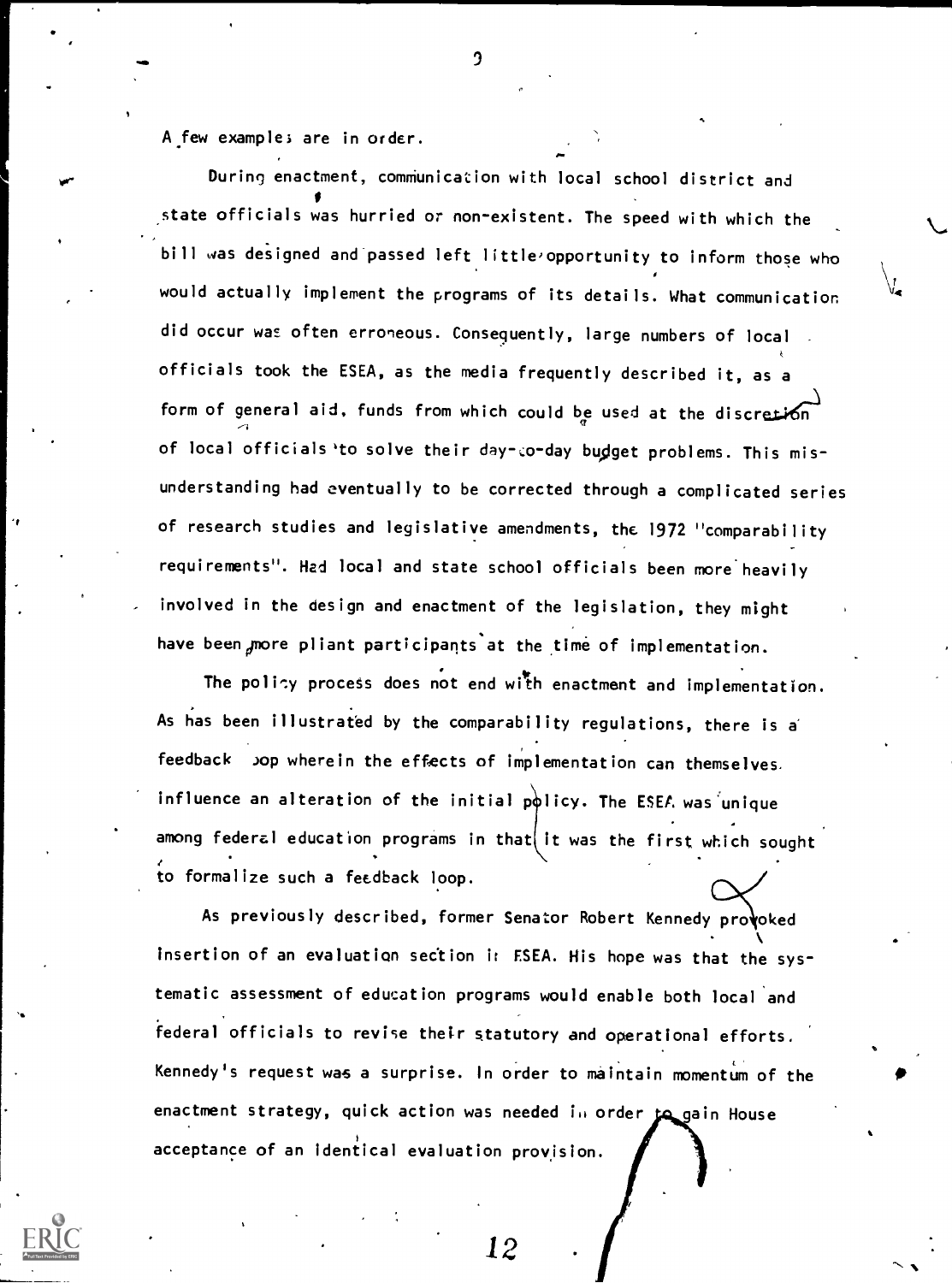Given the exphasis upon speed, there is little wonder that local and state officials had scant understanding of the evaluation requirements and, ever since, have exhibited even less enthusiasm for such provisions. Perhaps no other legisiative a ion has led to a larger waste of federal education funds. Local districts and other agencies religiously comply with the letter of evaluation. requirements. In fact, however, few avaluations have resulted in information which is itself valid, let alone of use to local, state, or federal officials. For this reason, when Congress desired information about the effectiveness of. ESEA Title <sup>I</sup> prior to a massive re-authorization in 1980, instead of utilizing ten years of accumulated evaluation results, it had to commission an entirely separate \$5 pillion independent assessment to be conducted by the National Institute of education. Local level educators had been bypassed in the e. actment phase and they had been bullied in the implementation phase. Many ha $'$  complied to the letter on the evaluation  $\mathscr{L}$ requirement. Still, somehow, they had won a part of the war.

Exclusion of local and state officials, except as consultants, had backfired in the late implementation phase. The strategy which was superbly successful in enactment of ESEA began to have dysfunctional consequences in the early 4970s. Rebellion of a sort built throughout the '970s with administrators and school board organizations repeatedly decrying the burden of onerous federal regulations. By 1980, their complaints had received a more receptive audience in the form of Ronald Reagan's presidential campaign. The distinction is captured by the appointment process. Lyndon Baines Johnson had been able to ignore the views of local and state educdtional officials in the selection of his chief education spokesman, the U.S. Commissioner of Education. Francis rt

13



-'44110

 $10$ 

 $\bullet$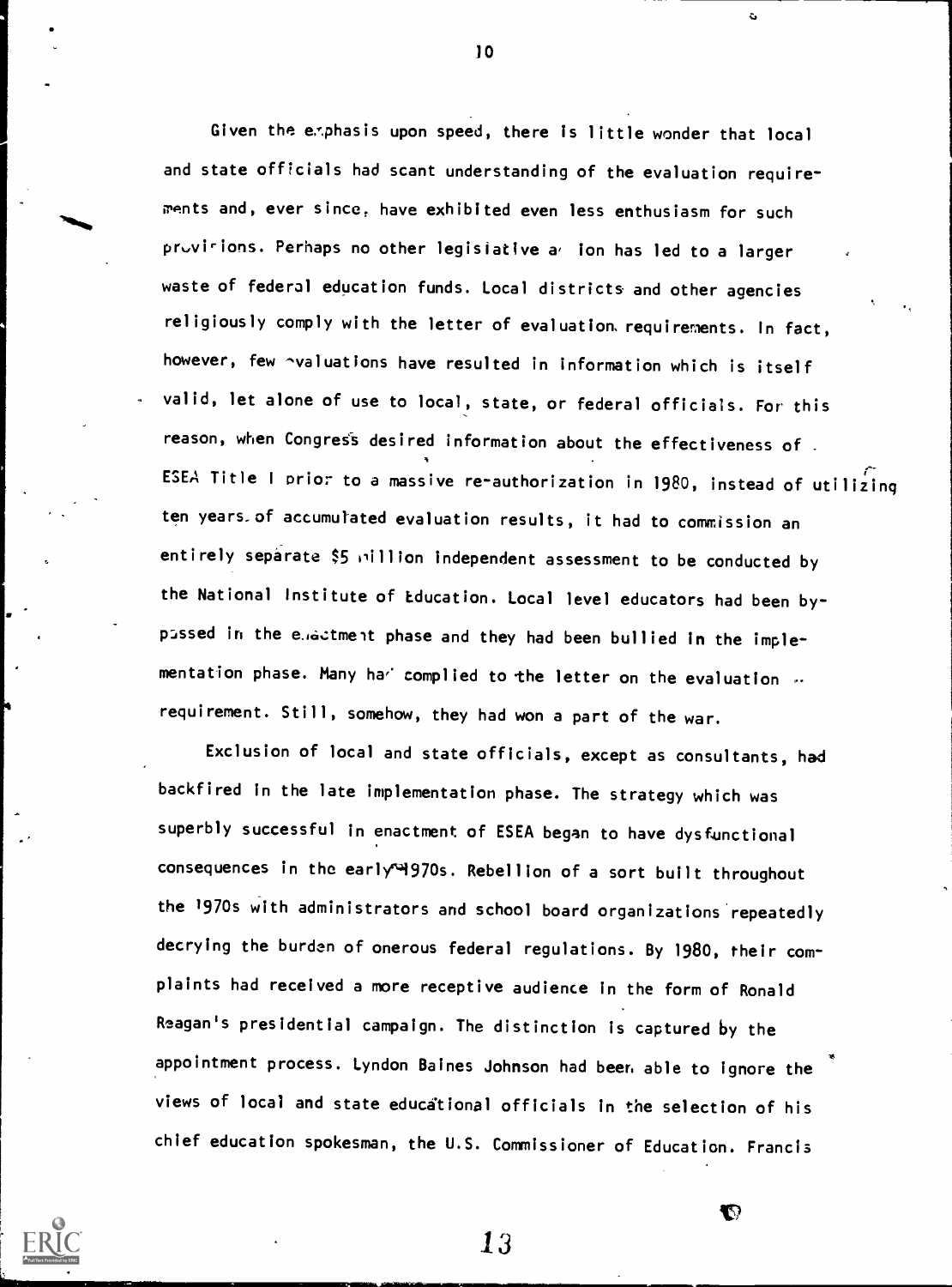Keppel, appointed by LBJ, previously had been an assistant to Harvard President James Bryant Conant and the Dean of the Harvard Graduate School of Education. He had had no experience as a local or state educationist. He had a Master's degree in sculpture From Lne University of Rome, but no degrees in education. In contrast, President Reagan appointed as Secretary of Education a long-time local and state school official and chief state school officer, Terrell Bell. Bell took as his main agenda undoing federal regulations and restoring greater decision making discretion to local school districts and states.

 $^{\circ}$  11

Education for all Handicapped Children Act. In 1975, ten years after enactment of the ESEA, Congress passed yet another major piece of lower education legislation. The Education for all Handicapped Children Act (EHCA). This act also differed from the conventional political pattern in its enactment phase. It has been in operation only four school years, since 1976. Hence, it is somewhat soon to offer a view about its implementation. However, given the similarities between its enactment processes and those of  $t'$ .c; Elementary and Secondary Education Act, the best prediction is tha!  $\cdots$  much longer, the EHCA will also experience an administration backlash as local and state education officials attempt to reshape the act into a form more consistent with their views.

EPCA did not have the benefit of a wide base of intense public consciousness such as was the political environment for ESEA passage. However, whatever deficit existed on this dimension was amply compensated by two other conditions, a growing set of court decisions mandating equal protection for handicapped children and widespread, even if not sharply honed, public sympathy. Many states, prior to the 1970s, powiaed only the most minimal services for school age handicapped children, Often



∠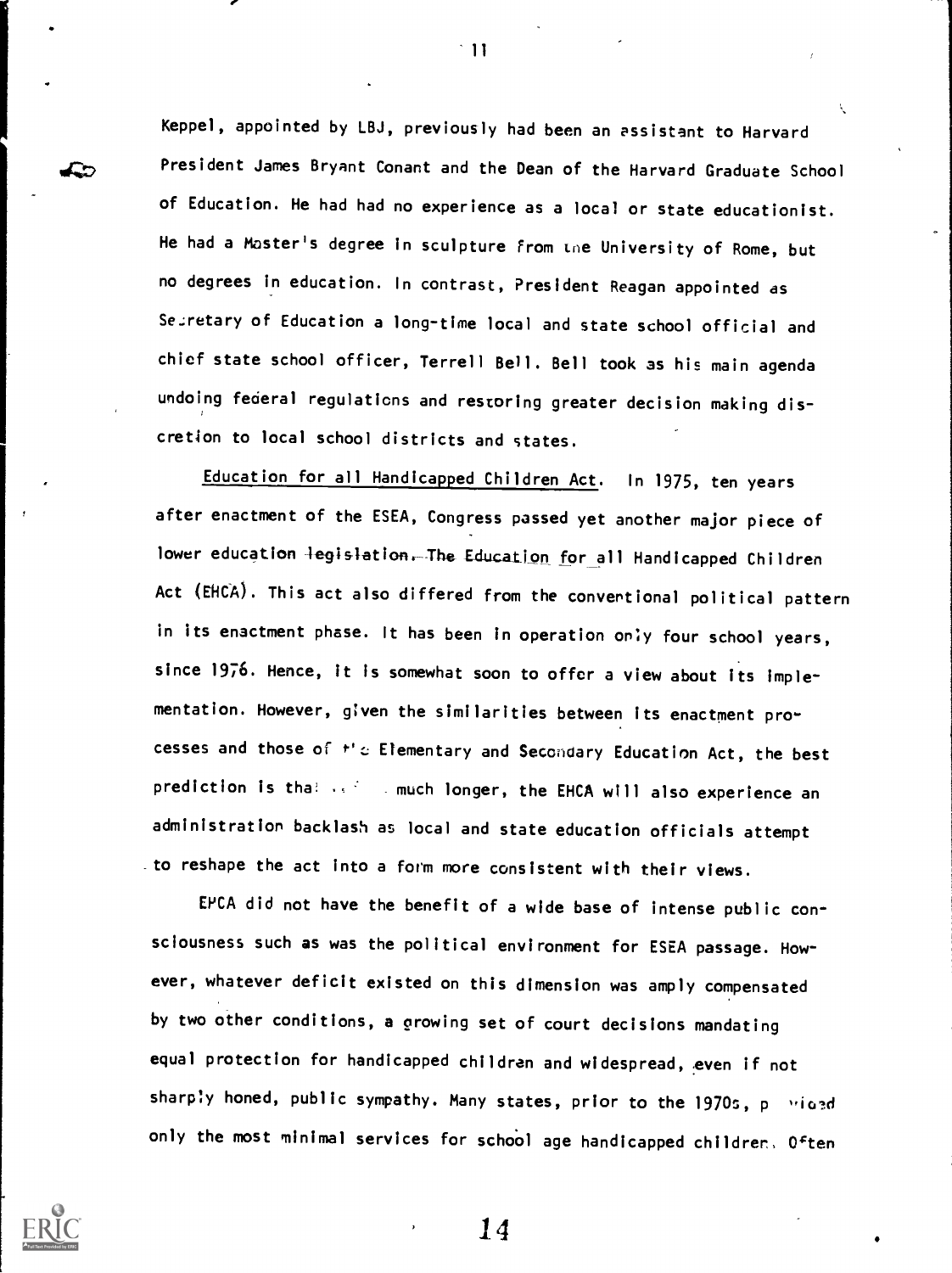the more severe the student's disability, the less public service was made available. The groundswell of opinion provoked by Brown v. Board of Education and the subsequent Civil Rights Movement had tendrils which eventually took root and blossomed as court suits intended by plaintiffs to expand the range of educational services available to handicapped 7 students. By 1973, over thirty right-to-education law suits were in progress or had recently been decided. Some of these were highly publicized and dramatic such as the previously referred to Pennsylvania Association of Retarded Citizens v. The Commonwealth of Pennsylvania. Most others were in lower courts and lower keyed.

Law suits were a useful wedge for handicapped student advocates who otherwise had suffered years of neglect at the hands of local and state school officials and legislative bodies. However, the judicial process was not completely satisfying. Ultimately, even if all court cases were favorable, the financial resources necessary for expanding school ser vices would have to come from a legislative body.

Because of increasing publicity, fear that judicial opinions might result in distasteful mandates, or as a genuine belief that it was the right thing to do, both state and federal legislators increasingly paid attention to handicapped issues throughout the early 1970s. However, neither conventional interest groups such as teachers, administrators, or school board associations, nor local or state officials were particularly active in initiating legislative programs. Rather, as with the ESEA, there was a somewhat shapeless overreaching approval which served as an umbrella legitimating spezific efforts of one senator and several key congressional staff members. A major distinction is that, unlike the ESEA which was initiated and engineered to enactment by executive



12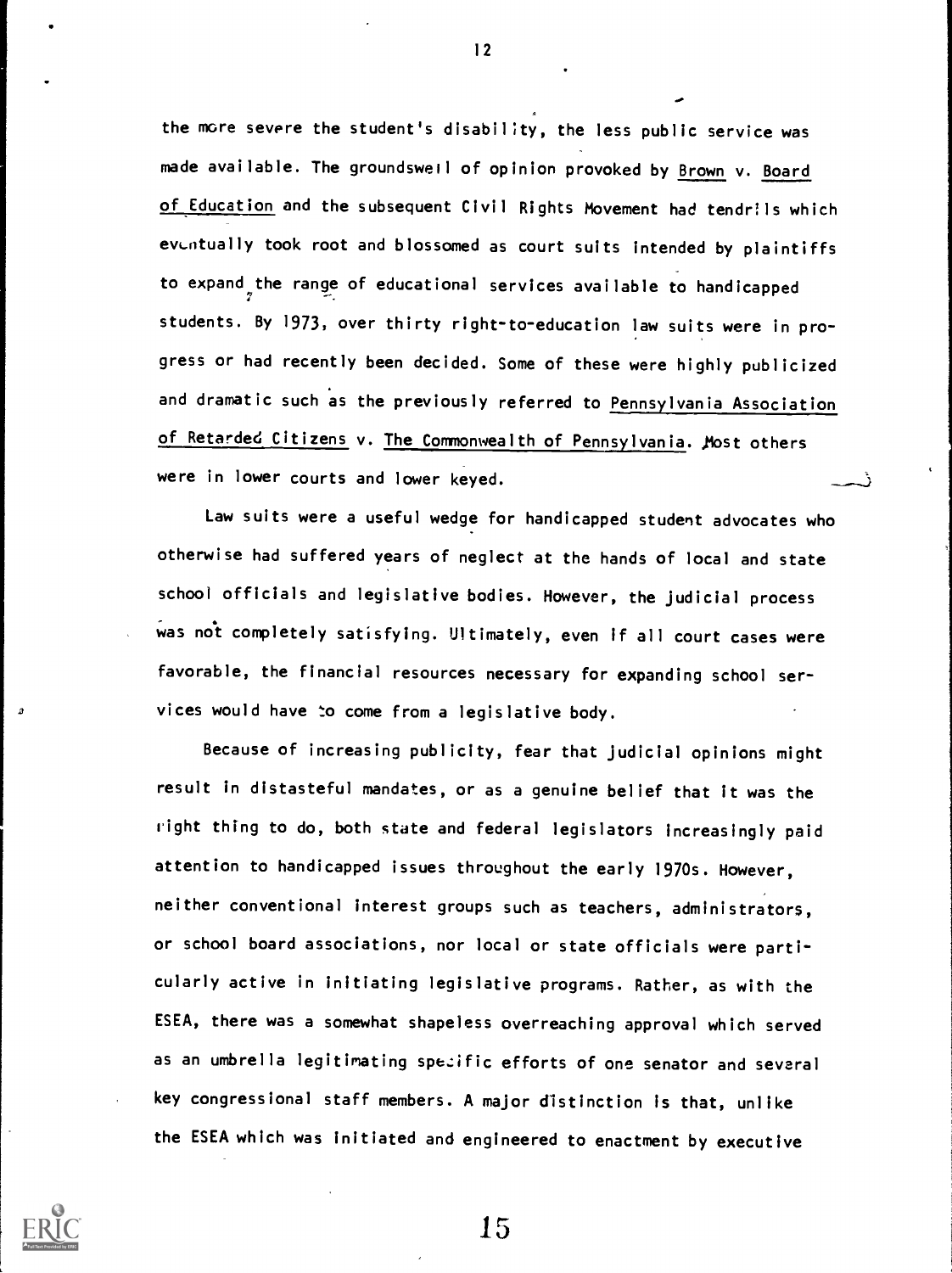branch staff, in the instance of EHCA, crucial proponents were employees of the legislative branch.

 $13$ 

In 1976, the Democratic party hoped to have a major new education initiative for campaign purposes. Senator Harrison Williams of New Jersey was the newly named chairman of the Senate Committee on Labor and Public Welfare. As with the Democratic Party gererally, Williams particularly desired an important issue for his committee. Williams had become informed about special education as a participant in national meetings conducted by the Education Commission of the States. All of these events predisposed him toward a special education issue. One of Williams' staff members also had an interest in special education, and she joined with an influential staff member from the House Select Committee on Education to form an effective team. They began to formulate the fundamental principles of the Education for all Handicapped Children Act.

In the process, the team conferred frequently and sought ideas from interest groups. However, these were not the interest groups with which Congress typically dealt. Rather, is was organizations such as the Children's Defense Fund and the Council for Exceptional Children, not the American Association of School Administrators nor the National Education Association, with whom they met. Indeed, it was not simply that there was an alternative group of lobbyists who had an opportunity to shape the bill, but it was an entire alternative policy network. The regular congressional staff who had worked on special education issues for a decade, as well as important senators and congressmen, were themselves by-passed.

Not only was EHCA a maverick with regard to political processes and patterns, it was also substantially unique in terms of its substance. In

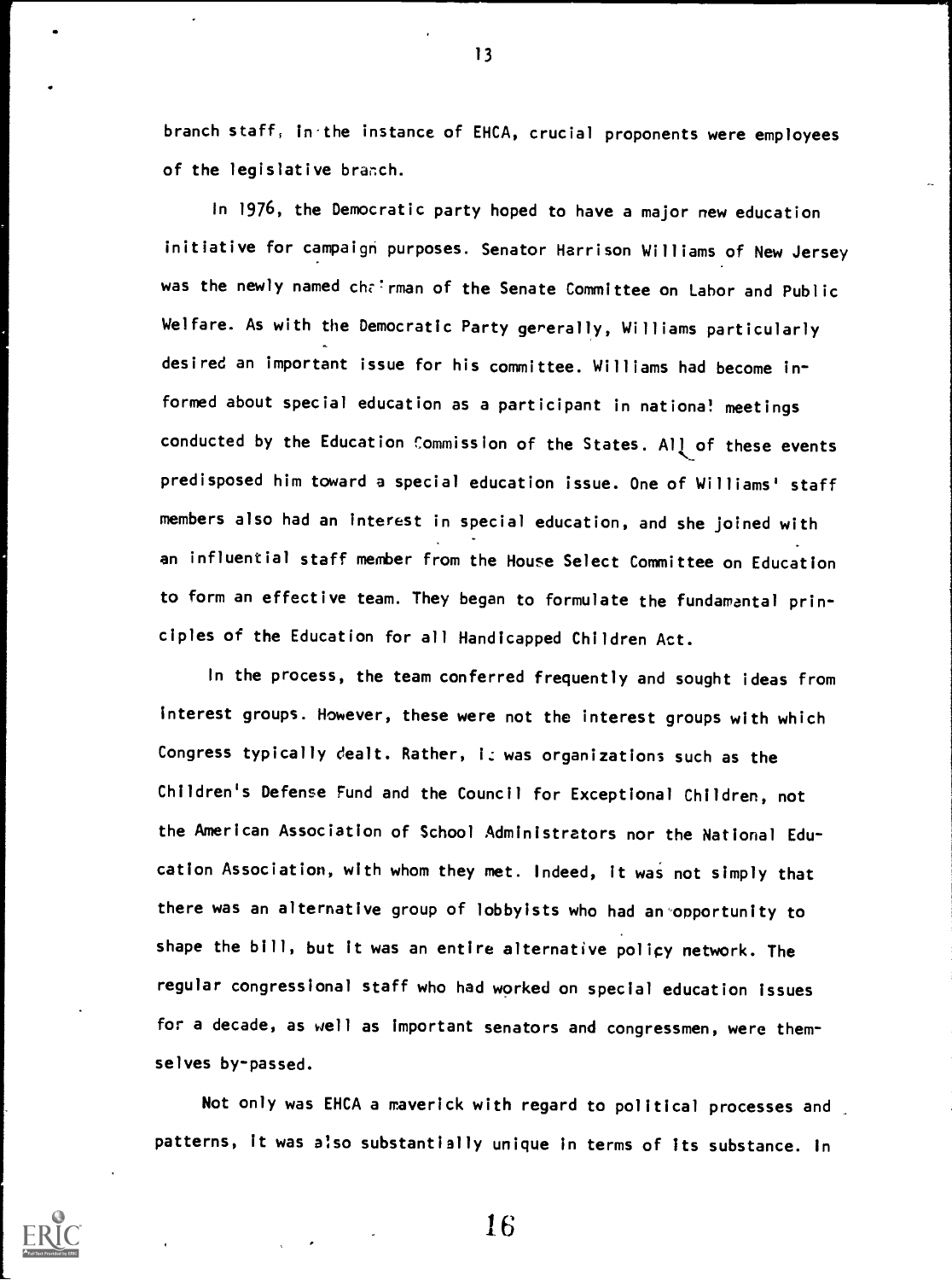time, this uniqueness may also provoke the reshaping of its politics. It arose because education continues to be far more of an art than a science; an underlying pedagogical technology is elusive. Proponents of federal special education funding were well aware that effective, comprehensive treatment models for handicapped students could not easily be specified by statute. Consequently, the strategy they adopted was to include in the legislation a due process procedure which would offer the greatest chance that each handicapped child would receive appropriate instruction.

These EHCA mandated procedures were designed by drawing heavily upon the judgment of professional educators. Nevertheless, the procedures are premised upon a highly legalistic model from which it is easily possible to infer substantial mistrust. Local school and district educators are required at many decision ooints to confer with parents, and parents are then permitted many appeals to higher authority should they be dissatisfied with professionals' judgments of their children's education programs. Too, parents were given the right to have cousel during meetings with school officials. So it was that many of the statutory procedures anticinate an adversary relationship between local school authorities and students and parents. This is in substantial contrast to\_the traditional legal view in which in loco parentis prevails, whereby school authorities are presumed sufficiently competent and well intentioned to stand in the place of parents in seeking the child's welfare. However, proponents of EHCA were distrustful of school officials, and their feelings were manifested in the new procedures. This negative message was not initially, and still is not, lost on local authorities. However, public school administrators believed that somewhere they would have an opportunity in the implementation of the act to alter it.



17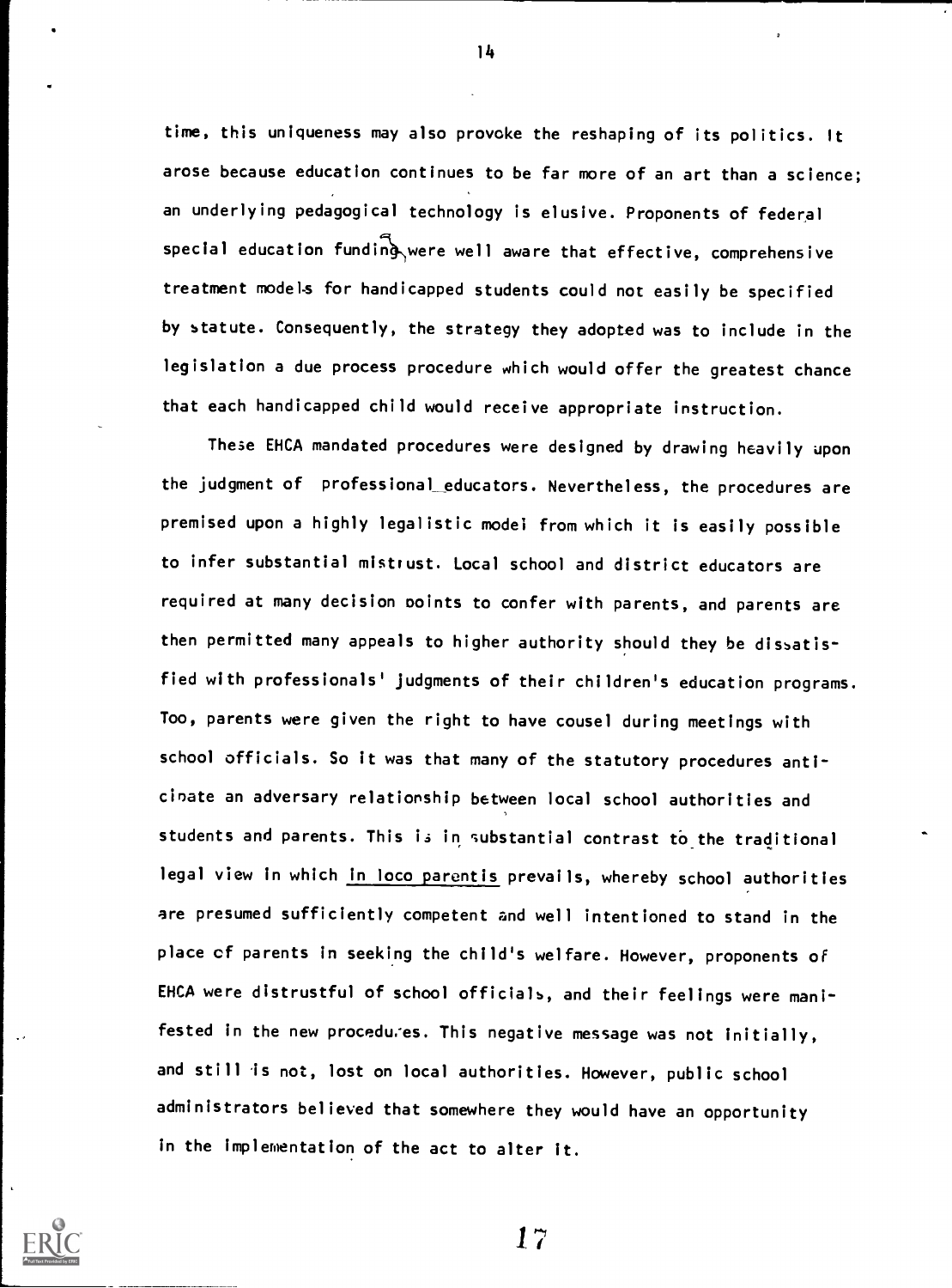The argument to this point can be summarized as follows. In the two major pieces of legislation during the Federal Education Era, enactment was more a consequence of alternative, policy-initiating networks than of conventional "iron triangles" of executive branch officials, congressional committees, and interest groups cooperating as equals. These alternative initiating agents were able to capitalize upon a favorable climate of public and political opinion in order to gain enactment of what theretofore had been unpopular legislative proposals. In the enactment process, conventional agents of educational policy initiative -- local and state education officials and education interest groups -- were simply neutralized and finessed.<sup>(o)</sup> However, as these major legislative acts moved further into the implementation phase, the greater became the opportunity for traditional policy networks to influence the reshaping of the programs. What emerged is something of a new "iron law of entrenched interest retribution". Interest groups bypassed at one or another stage in the policy process simply await a subsequent opportunity to re-assert their influence. Cynical observers have long characterized this phenomenon with the quip, "Politicians dc not get mad, they simply get even." The consequences of efforts to "get even" may have implications for future federal aid patterns, a point to which subsequent reference will be made.

The fact that major interest groups and conventional local and state education agents were not crucial or necessary for enactment of significant "Federal Era" education programs can be explained by the overwhelmingly



15

 $\ddot{\circ}$ 

1s

<sup>(8)</sup> The actions of executive and legislative branch staff members can be explained by the theories of William A. Nishkanen, Jr. in Bureaucracy and Representative Government (Chicago: Aldine  $A$ therton Inc., 1971).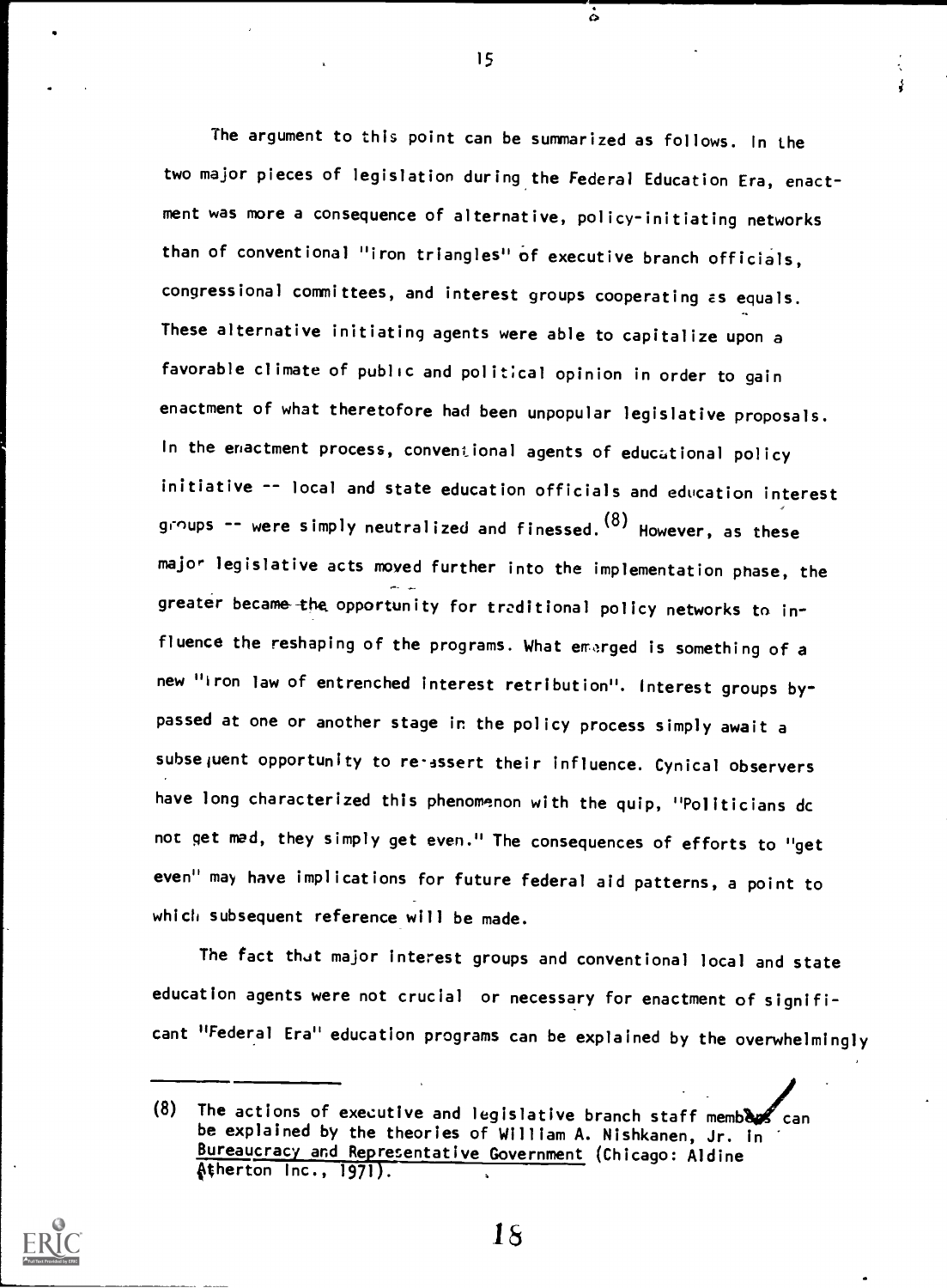supportive climate of public opinion at the time. However, it may be that once enacted, these statutes have triggered or contributed to the formation of a new education interest group dynamic, major fragmentation and diversity. It may be the case that coalitions of interest groups, such as teachers, administrators, school board members, and state officials, which dominated state education politics in the pre- and immediate post-World War II era, were doomed to eventual destruction. Collective bargaining may have been their death knell. However, passage of numerous federal aid programs in the 1960s and 70s did little to impede this post-World War II atomization and may well have exacerbated such divisiveness.

Each new federal program seemed to spawn new associations and alignments of associations. In an effort to enlist greater lay participation in educational governance, federal education programs proliferated advisory committees at the national, state, and local levels as well as encouraging the employment of new classifications of administrators, teachers, and para-professionals. Consequently, each of the highly publicized federally sponsored education programs came, over time, to be something of a solar system within which the program itself served as a major body around which orbited a number of newly created satellites. These satellites, whatever their size or degree of professionalization, seldom recognized the gravitational pull exerted by conventional association bodies such as school board, administrator, or teacher associations. On the contrary, in that the latter frequently espoused federal aid which was more general than categorical, the former maintained their sovereignty all the more. The outcome was a weakened and less cohesive galaxy of interest groups than would otherwise probably have been the case.



16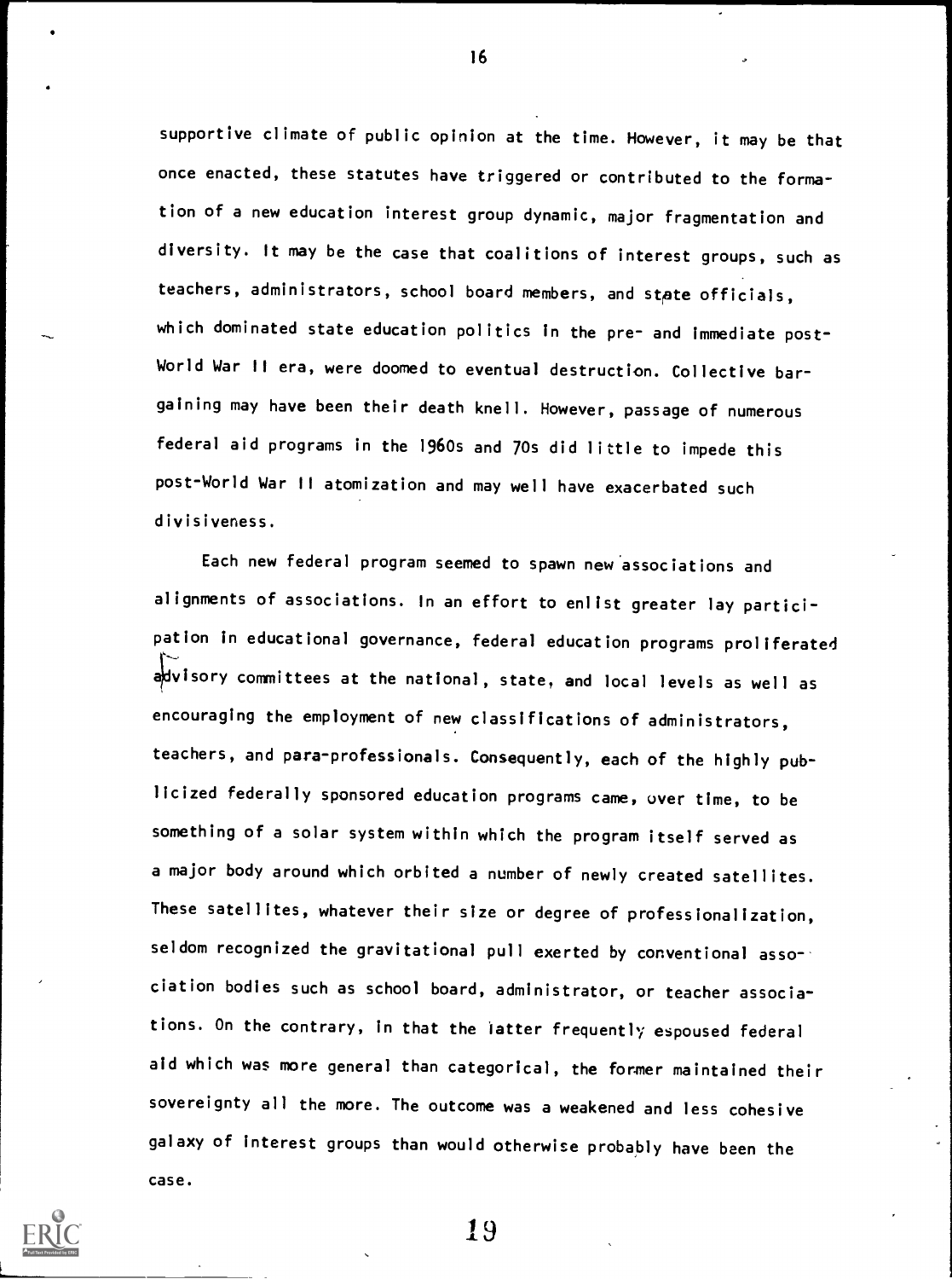# II. The Beginning of Change and the End of the Federal Era

sla one sense, the Federal Education Era was ending from its inception. This was not so much a consequence of public opinion as it was the dynamics involved in the enactment of both the ESEA and EHCA Public support for federal education programs remained at least neutral and perhaps positive throughout the 1970s. The reluctance was on the part of con ventional educational policy actors who had generally beer. excluded from the initial enactment process. As badly as the Federal Era categorical aid programs may have been needed by the ration as a whole, they were to enjoy primary support only from alternative or non-conventional educational interest groups such as the National Advisory Council for the Education of Disadvantaged Children, the National Welfare Rights Organization, and the Lawyers Committee for Civil Rights underthe Law.

The National Education Association, The American Association of School Administrators, the National School Boards Association, The American Federation of Teachers, and a large assortment of smaller K-12 special interest groups were certainly not opposed to federal support. However, the categorical aid form was not particularly to their liking, and it certainly was not of their making. Their aliegiance to it was low from the time of its passage. Teachers, school administrators, and state education department officials began to propose changes in the two major federal categorical eid programs from the outset. Moreover, such groups were always ripe for proposals to alter the form of federal aid, particularly if the new form provided them with greater discretion over the expenditure of such federal funds.

It should not be construed from the fact that ESEA was passed without major assistance from conventional political actors that they had

 $20$ 

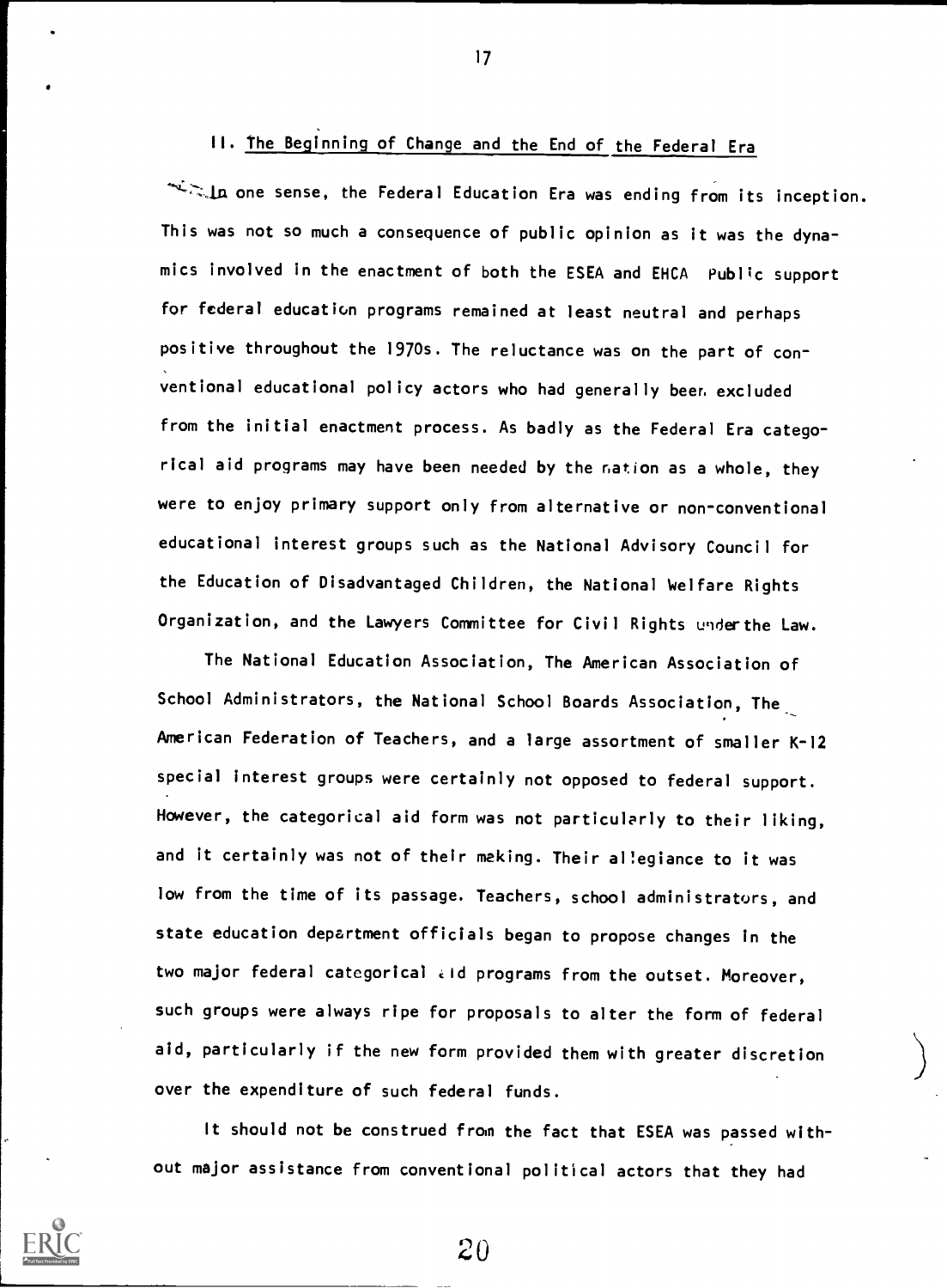exhausted their political capital. On the contrary, events during the Nixon administration demonstrated that, under specified conditions, school district and state officials had substantial influence. The issue  $\sigma$  and  $\sigma$ was evident in education appropriations.

During the latter half of Richard Nixon's initial term in office, the economy was plagued by persistent inflation. The President's economic advisors repeatedly counseled reduction in federal outlays in order to dampen spending and thereafter to slow consumer demand. For a short time, the President even imposed wage and price ceilings, certainly a drastic action by a Republican Chief Executive committed to a free market economy. Because such a large proportion of the federal budget is comprised of relatively uncontrollable outlays, e.g., veterans pensions, social security benefits, and debt service, the President's budget officers attempted to reduce federal expenditures in controllable areas, one of which was education. Consequently, for fiscal years 1969-1971 the President submitted budgets to CJngress which called for substantially reduced education appropriations.

The traditional education appropriations pattern was for the President's budget to reflect an actual dollar increase over the preceding year's expenditures. The House Appropriations Committee would grant an increase, but not quite as much as the President requested. The full House would then accept its Committee's report, and the Senate Appropriations Committee would thereafter provide for a little less than the President's budget but more than the House had granted.

But the Nixon proposals to reduce education spending posed a substantial threat to this process and education interest groups. So they devised a combative strategy, forming what was known initially as the



18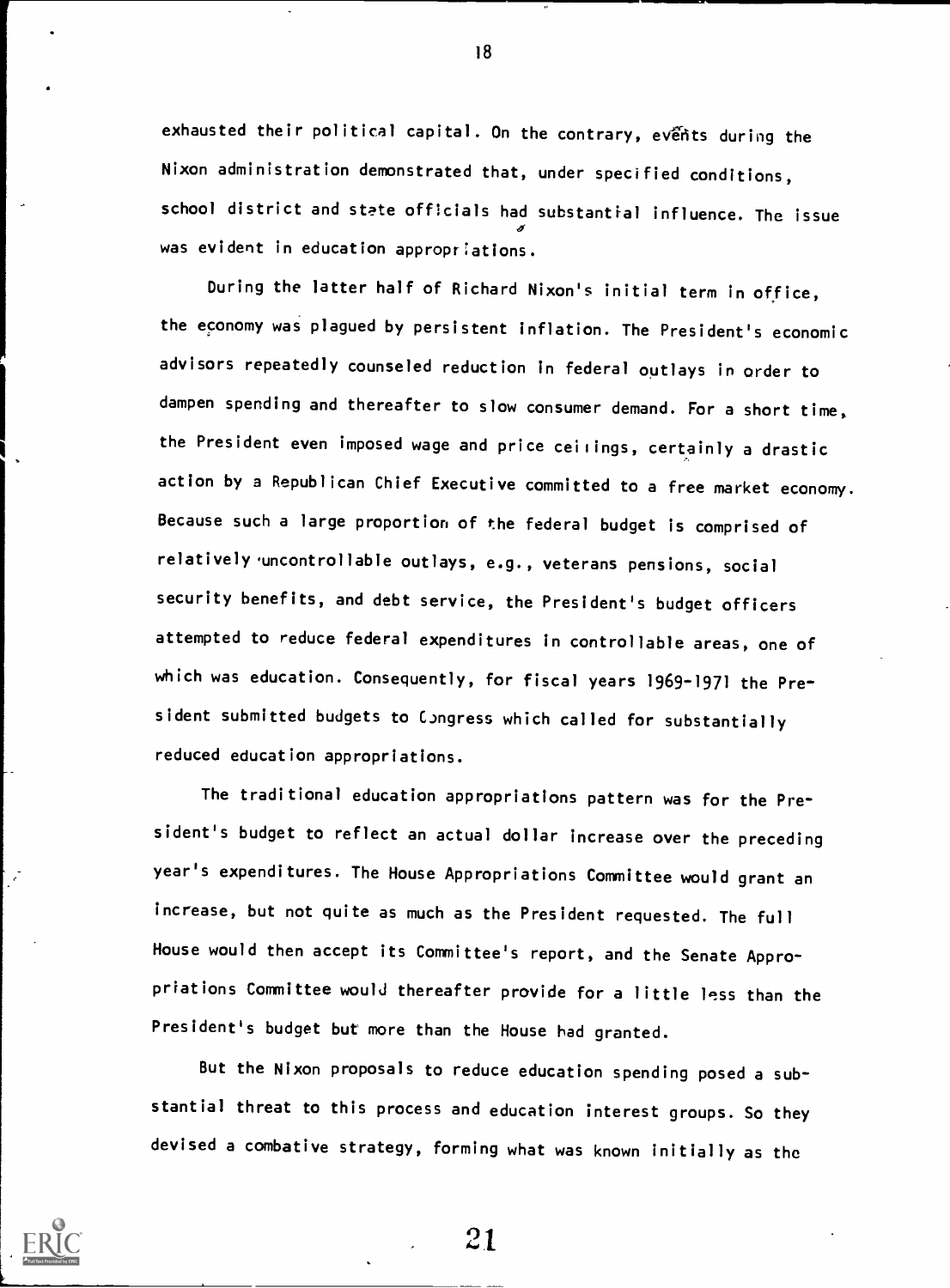Emergency Committee for Ful! Funding. This umtrella operation consisted of approximately twenty-five special interest groups encompassing both conventional actors (teachers, administrators, and state officials), and the earlier noted alternative policy network concerned with issues such as handicapped students). That is, the Committee was comprise $\dot\alpha$  of groups which on other occasions had actively opposed each other's interests. While they were a potentially competitive group of allies, they were also hardened into a resolute and influential lobbying organization by virtue of a relatively simple decision rule. If an authorizing statute existed, then the members of this federation pledged their efforts to seek its full funding. This commitment did not extend necessarily to proposed new educaction programs, only to those already enacted.

The Committee was successful beyond what otherwise would  $\frac{1}{2}$  we been predicted. Under skilled leadership of its lobbyist, Charles Lee, the Committee brought pressure to bear so that the House and Senate Appropriations Committees allocated more to education programs than Nixon proposed. But more surprisingly yet, Appropriation Committee recommen dations were themselves repeatedly overturned on the House and Senate floor in favor even more money for education. For years, appropriation committees had been one of Congress' most sacrosanct components. Only on the rarest of circumstances would an appropriations committee report be overturned. But the Committee contributed to such reversals in 1969. (9)

The resignation of Nixon and an upturn in the Nation's economic indicators dampened the threat and the Emergency Committee faded.



<sup>(9)</sup> Gary Orfield, Congressional Power (New York: Harcourt, Brace, Jovanovich, 1975)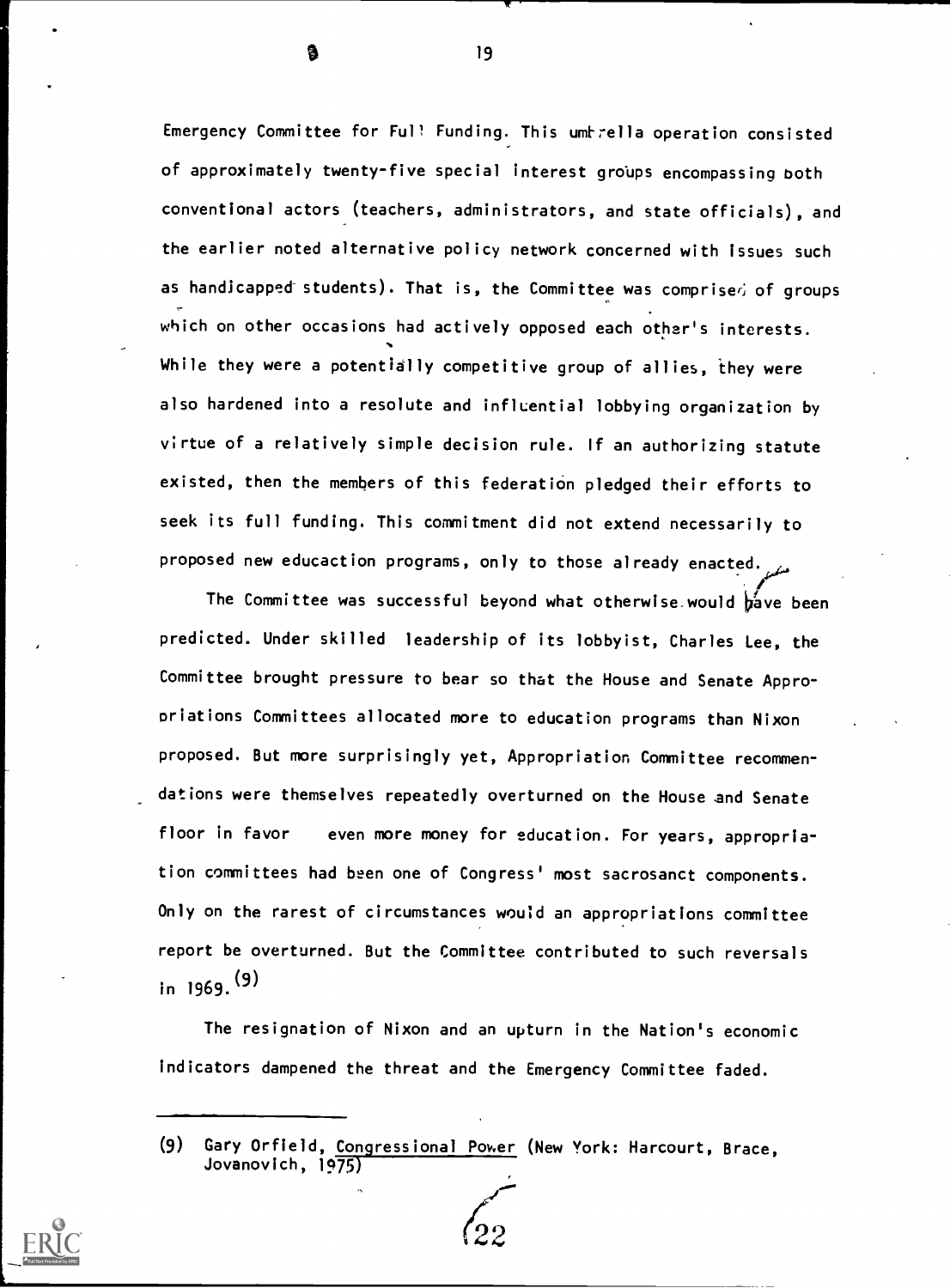However, aside from its own drama, the Committee episode illustrates an important point in the argument being constructed here. Whereas the ESEA and EHCA were the products primarily of an alternative set of policy actors, the conventional networks of educators, school district and state officials had by no means faded from the political scene. The Committee demonstrated fully their ability to influence federal govern<sub>z</sub> ment policy. They awaited only more Favorable circumstances and more direct manifest threats Lo their interest in maintaining the structure of federal programs. But this coalition could maintain its momentum only to protect what already had been enacted. It could not initiate. Moreover, it is doubtful that'it could have been effective at all in the face of both a hostile executive and legislative branch.

#### A Changing Climate of Opinion

Whercas conventional policy actors were waiting for an opportunity to take a more active role in shaping federal education policy, a con ducive climate of public opinion was not available. Throughout the 1970s, public opinion continued to be neutral toward or non-supportive of an expanded federal role, or at least displayed little enthusiasm for a greatly altered federal role. To be sure, there were still highly visible education policy endeavors. For example, in his 1976 Presidential campaign, Carter committed himself to the establishment of a federal **Department of Education. Aside from the substantive arguments for and** against this, the gesture was primarily symbolic. The fact of an Education Department did not by itself do much for the day-to-day lot of pupils, teachers, and school administrators. But it did acknowledge the fact that Carter had a strong political obligation to the National Education Association.



20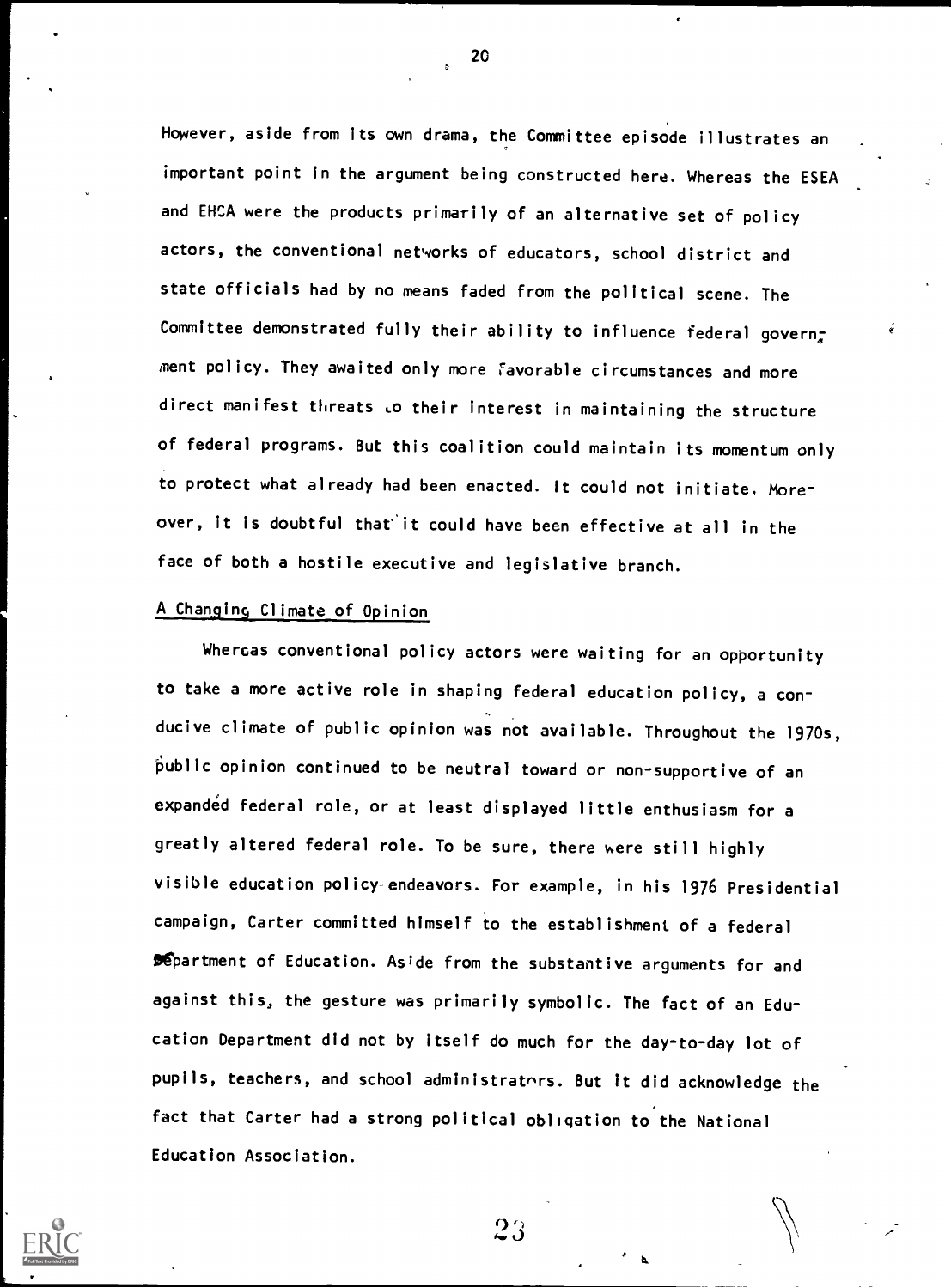Probably more important than establishment of the Education Department was the fact that Congress came remarkably close to enacting a  $\setminus$  tuition tax-credit plan in 1979. Such a bill actually passed in the House and failed in the Senate only after Carter made clear his intention to veto the bill. Such a bill, should it have been enacted, would have meant the largest assistance the federal government had provided non-public schools since the U.S. Supreme Court's'1926 decision in Pierce v. Society of Sisters.

#### The Reagan Administration

By the 1980 Presidential campaign, public opinion was clearly evolving away from the former position of firm support of greater federal involvement in social policy. As a candidate, Ronald Reagan was at once fostering and taking advantage of the shift. Campaign rhetoric regarding the evils of government intervention and the necessity of deregulation was directed at a broad array of federally sponsored efforts, but education was certainly among them. Reagan had reacted negatively to the formation of the Department of Education, stating that he thought it ought to be abolished. He stood strongly for "deregulating" education, and, more radical yet, favored tuition tax credits. The depth and consistency of public feeling about these issues was arguable, but there was no misreading the breadth. Reagan won the Presidency with a landslide of electoral votes. He captured a larger share of the popular vote than had Carter four years before. Equally of note, the Republicans captured the U.S. Senate, the first time they had dominated that body since 1954.

A June 1981 poll conducted for Time magazine confirmed the extent



Ċ.

 $24$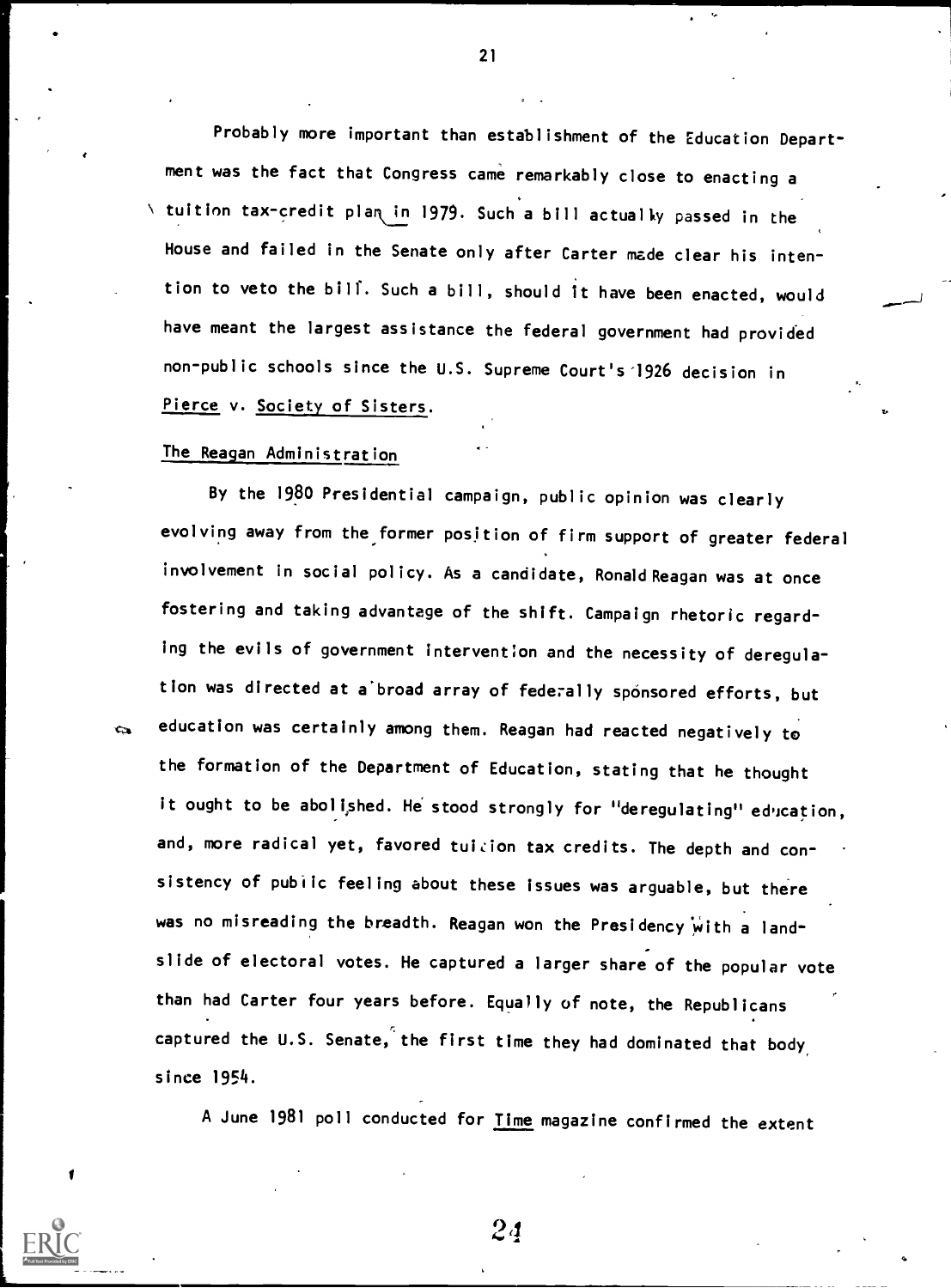to which public opinion had shifted since the easy acceptance of LBJ's "War on Poverty" and accompanying social programs: In mid-1981, 62 percent of those queried responded positively to the statement: "Government should stop regulating business and protecting the consumer" and 70 percent concurred that "Government has become far too involved in areas of people's lives."<sup>(10)</sup> In a Gallup Poll conducted a week later, 58 percent of a national sample responded in favor of the Reagan Administration's proposed cuts in tederal spending, education included. (11)

Both.electoral results and public opinion have shown themselves on other occasions to be fluid and shallow. The only stable component of such measures is that they will certainly change again at some subsequent point in time. However, for the moment, the best prediction one can offer is that the favorable climate'of opinion which once so easily supported the Federal Education Era has now shifted substantially. This conclusion, when taken in tandem with the fragmentation of education interest groups or at least the readiness of conventional interest groups and education actors to alter federal educational policy suggests strongly that a diffevent era is emerging. We turn now to a consideration of what the components of a federal education program might be in a time of change.

### III. Possible Federal Education Futures

The argument to this point has had two major components. First, the "Federal Education Era" of the 1960s and 70s was an anomaly. There was broad public support for social action program, but not necessarily for

(10) Time, June 1, 1981, page 12

(11) San Francisco Chronicle, June 8, 1981, page 8



 $25<sub>2</sub>$ 

22

 $\lambda$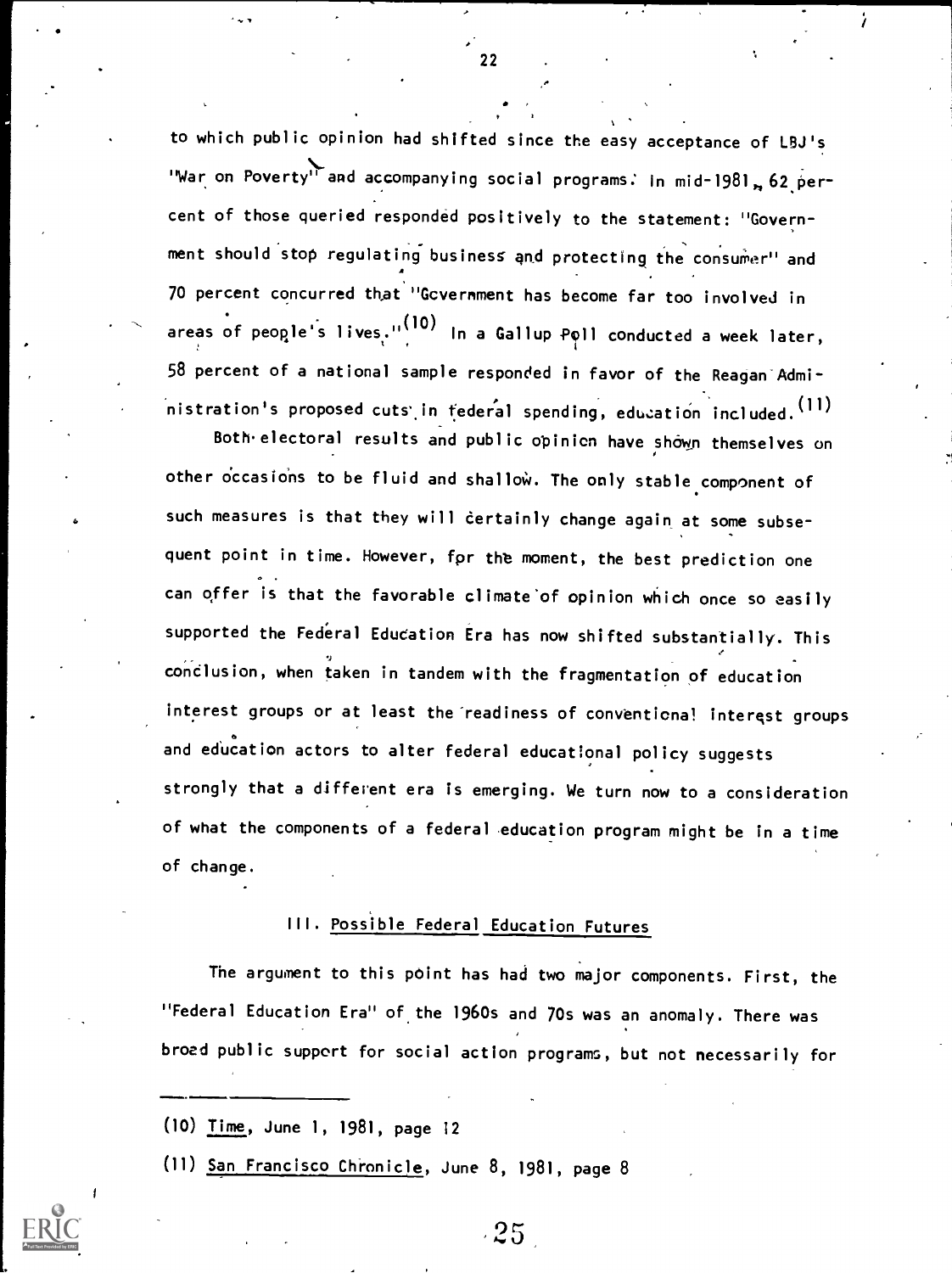education programs of the specificity that eventually rere designed by executive and legislative staff members. The major federal programs for  $\overline{a}$  and  $\overline{a}$ the 1960s and 70s, however needed and effective, have never been adopted or defenue. strongly by conventional interest groups. Indeed, it can be argued that the "Federal Era" categorical programs have proliferated narrow based associations at the cost of fragmenting conventional education associations further.

The second major contention here is that, aside from whatever interest groups did or did not do in the "Federal Era", the broad climate of popular acceptance that then existed for public programs is now becoming substantially more dilute. Consequently, neither executive nor legislative branch officials, should they be predisposed, could so easily today fashion a major federal aid to education package in the absence of support from a broad, span of education agents from local and state levels. In short, what happened in the past few decades is not likely  $\overline{ }$ a good predictor of the next two. Several important conditions have changed and are likely, to continue to change.

Demography. The decade-long slide in enrollments will reverse itself during the mid-1980s. However, it is not likely in this century to return to its 1971 peak of 51 million K-12 students. In that physical facilities presently exist to accommodate the forthcoming minor expansion<sup>'(12)</sup> and in that pupil-teacher ratios have become much more favorable over the last decade, it is difficult to imagine substantial public concern over enrollment increases.

).

26

<sup>(12)</sup> At least in most cities and suburbs, school plant capacity should be adequate to contain 1980s enrollment increases. Rural areas are less clear in this regard.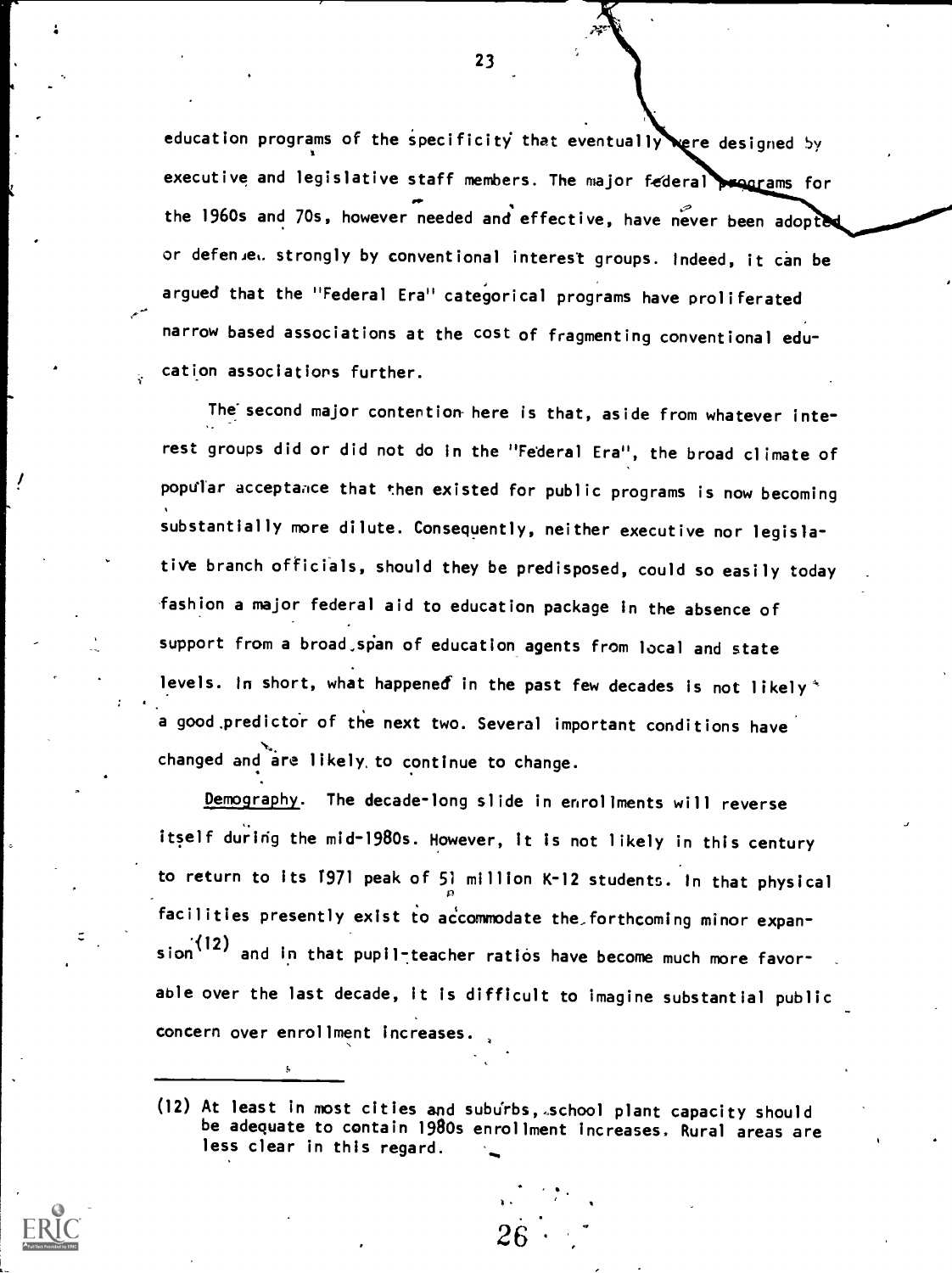Aside from enroliments, the shifts in population composition argue .against education becoming an intense electoral issue for the next 10-20 years. The overall population is aging, a smaller proportion of registered voters has school-age children, and a greater proportion of public school children is from households which have a history of lower vere turn-out.

Economics. It would appear foolhardy to specify either economic growth or decline over the next one or two decades. However, it is reasonable to assert that major new federal initiatives probably cannot be supported fiscally except under two conditions: (1) the economy advances sufficiently to provide a fiscal dividend for social programs or (2) existing education programs are curtailed so that new ones can take up whatever revenue slack results. The major point is that, given the dimensions of altered public opinion, shifting demographics and fragmented interest groups 'n which we have already referred, there is little likelihood of education programs coming into added federal resources at the expense of federal initiatives in other areas. If there is intense competition for relatively fixed federal revenues, education will do well to protect its base. New education programs under such conditions seem highly unlikely.

Given these postulated four conditions: (1) an altered climate of public acceptance for major social programs, (2) a fragmented educational interest group community, (3) unfavorable demography, and (4) an uncertain economy, what is the future likely to be for federal education aid? Three possible futures appear resonable under these conditions. One assumes that the present climate of negative public opinion is maintained for a sufficient period to influence federal aid to education. The second scenario assumes that either public opinion, electoral

 $27 \,$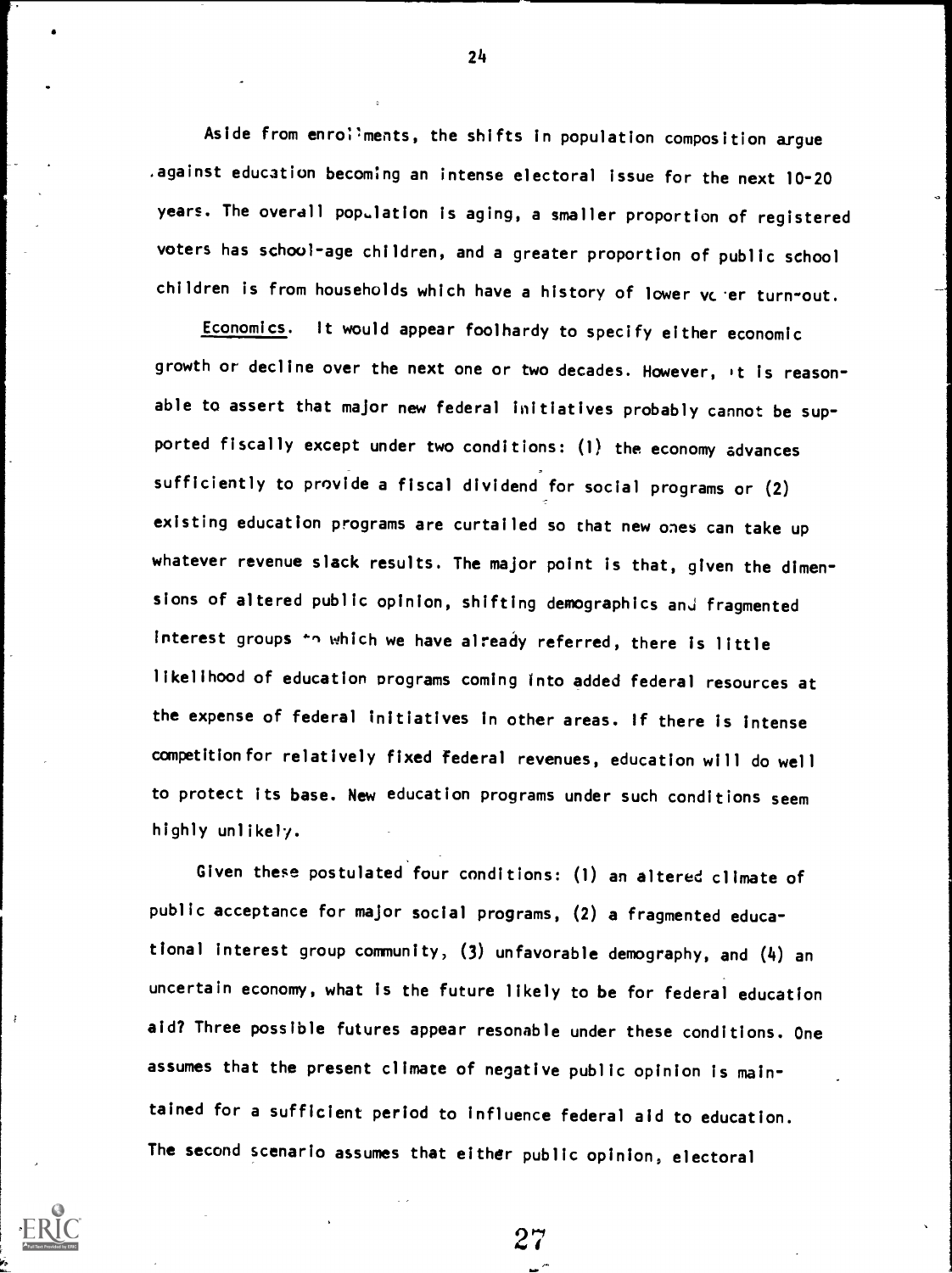politics, or both become more favorably disposed for federal aid to education. The third predic.ion of the future encompasses the unpredictable, the possibility that either domestic, international, or galactic events will result in a crisis of sufficient proportion to provoke a federal response similar to the National Aid to Education Act passed by Congress following the Soviet launching of Sputnik.

#### The Negative Scenario

Should the present climate of public opinion regarding social programs generally and in education specifically continue, one or a combination of two outcomes appear possible. The first of these futures involves continued efforts at deregulation and categorical aid program consolidation. The second dimension is an effort to gain congressional enactment of a tuition tax-credit plan.

In the course.of his electoral campaign, President Reagan voiced support of a tuition tax-credit plan similar to the Wownihan-Packwood proposal which had nearly passed Congress in 1979. However, Reagan and his staff have recently displayed reluctance regarding the idea. The hesitation me; not reflect ambivalence or distaste for the Idea so much as a question of priorities. The President also campaigned diligently for a substantial cut in the personal and corporate income tax, a reduction in federal spending, an increase in defense preparedness, and a dampening of inflation. Not all of these objectives are compatible. Reducing taxes jeopardizes a balanced budget, similarly with added defense spending. However, a major component of the anti- inflation strategy is a reduction in federal deficit spending. The outcome of this whirlpool of competing objectives is a lower priority for tuition



25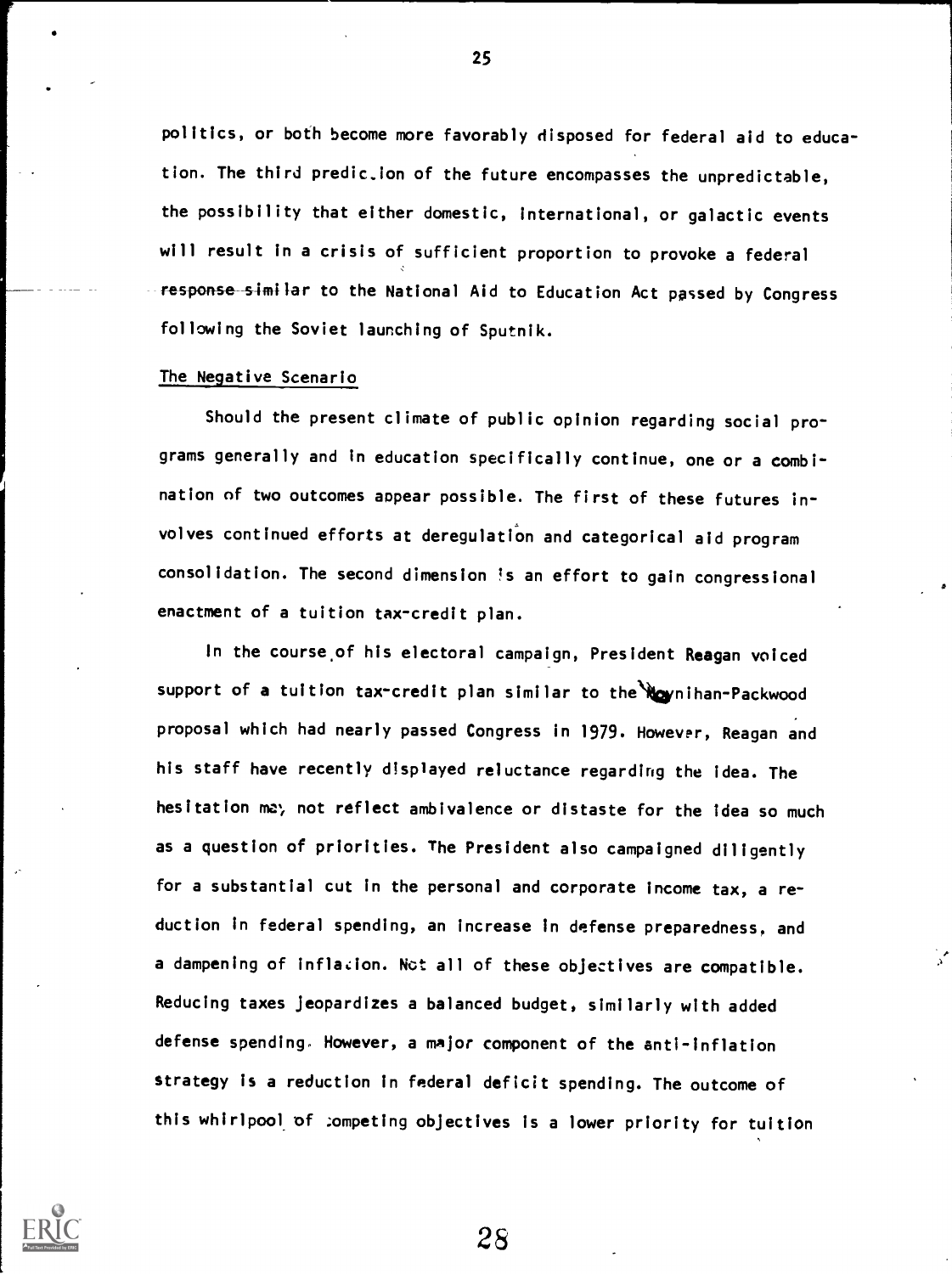tax credits because such a plan is estimated to reduce federal revenues by anywhere from \$3 to \$5 billion. Regardless of Presidential commitment to the tuition tax-credit idea, a substantial number of senators, perhaps sensing public support for non-public schools or a diffuse dissatisfaction with public schooling, have submitted such a bill and appear to be committed to its passage.

Conventional and newly organized education interest groups and school related officials will assuredly oppose the tuition tax-credit plan on grounds that it Jeopardizes public schooling, assurances from the Reagan Administration Education Secretary notwithstanding. Whether or not such opponents can prevail against a Senate which now appears more predisposed than its 1979 predecessor and in a House of Represen tatives which, albeit by an exceedingly narrow margin, passed such a bill in the same year remains to be seen. The resolution of the issue probably rides on the extent to which opponents are willing to inflame anti-church feelings generally and anti-Catholic feeling particularly. If tuition tax credits are made into a religious issue, passage is in greater doubt. Constitutionality is yet another test, but one which will subsequently take place in an arena less dominated by political forces.

The other possible policy direction for the federal government in the 1980s is the continued consolidation of Federal Era categorical programs into so-called "Block Grants". This also has been an active Reagan Administration proposal, one pursued to date with more vigor than the tuition tax-credit idea.

The President's initially proposed legislation would have consolidated approximately thirty existing statutory authorities into two major



26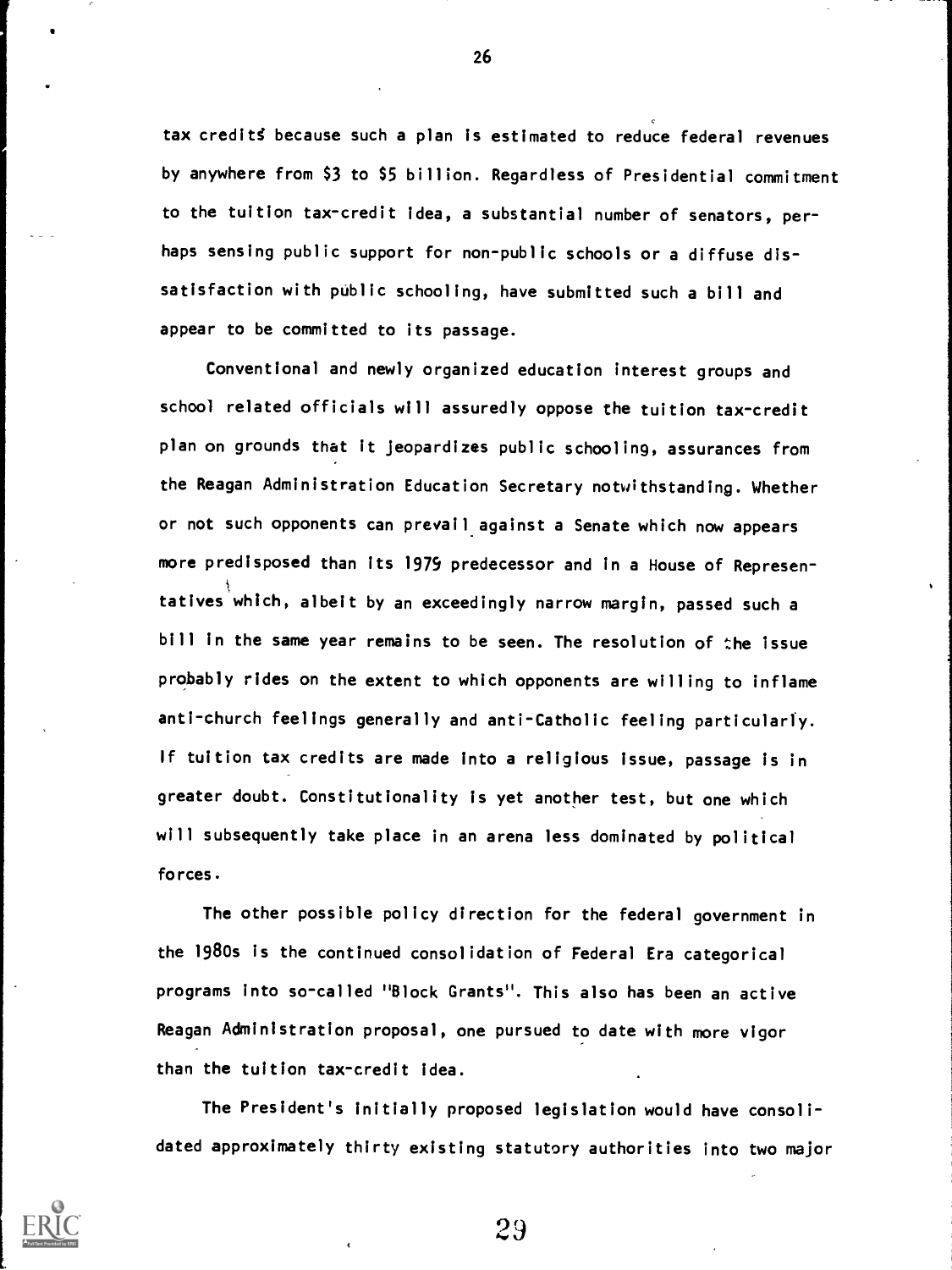block grants, one intended for states and the other for local school districts. Title 1 would have channeled federal aid to states for children with special needs, using student poverty and school-age population as criteria. States would have kept 13 percent of the money for stateoperated schools and administration, passing the rest on to school districts. Under Title II of the measure, states would have re-eived aid targeted to improve school instruction and management. Amounts would have been determined according to school-age population.

The final outcome of such proposals was substantially more modest than the administration had initially sought. Thirty-three programs with expenditpres slightly in excess of \$.5 billion were combined. Major "Federal Era" education programs were not included. Certainly many of the conventional interest groups desired a larger or more encompassing consolidation. Many chief state school officers expressed their disappointment at the failure to include the ESEA and EHCA. Similarly, the National School Board Association, while satisfied with the general direction, expressed the hope that future block grant efforts would proceed further.

The fact that several large federal education programs were excluded from consolidation may testify to the influence of newly formed categorical aid interest groups and their lobbying ability. such is not likely the case, however. A more probable explanation is simply timing. Consolidation proposals were brought before Congress coincidentally with the Reagan Administration's federal budget reduction and income tax cut proposals. It may well have been a matter of priority with consolidation taking a back Leat to others of the President's more intense concerns. In fact, at a subsequent address before the National Conference of State



27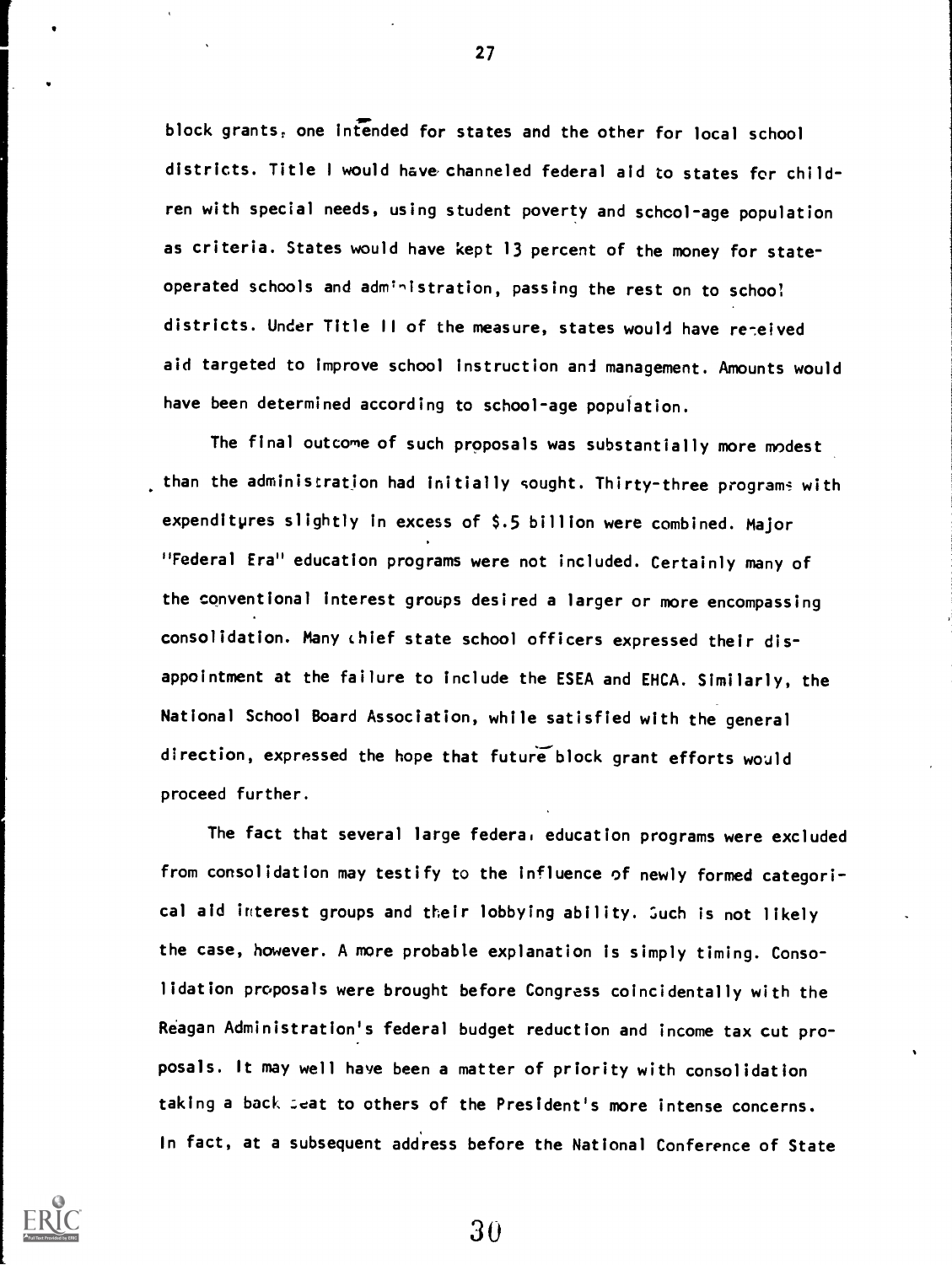Legislators, the President suggested strongly that in subsequent years he would return to ask a greater consolidation of education programs from Congress. Thus, if public opinion and the economy continue to be neutral or unfavorably disposed toward federal aid to education, and interest groups continue to be fragmented, the larger likelihood is that more consolidation will occur, federal, regulations will be reduced, funding will be held stable or, at best, approximate only increases consistent with inflation.

#### The Positive Scenario

In the event the economy ilossoms and the Democratic Party recaptures the Presidency either in 1984 or J988, it is conceivable that new federal education program initiatives could be mounted. Candidates for such new programs would be bills to assist states in equalizing their school finance arrangements, to protect city school districts from what to many of them appear to be ever more intense threats of bankruptcy, or to assist the nation generally in creating a larger supply of more ably trained teachers. In that such proposals, given the assumptions of a flourishing economy, need not take federal funding away from existing programs and because proponents for school finance equalization, aid to cities, and teacher training subsidy, would probably be attracted to education interest groups generally, such programs might have a good chance of passage. Such assumes also that proponents of existing programs such as the ESEA and EHCA were satisfied that new initiatives did not jeopardize their existing program funding and thus drive a deeper wedge between conventional and categorical aid interest groups.

As attractive as such a future might appear for federal education aid proponents, it seems unlikely to occur. The assumptions are tro



28

C,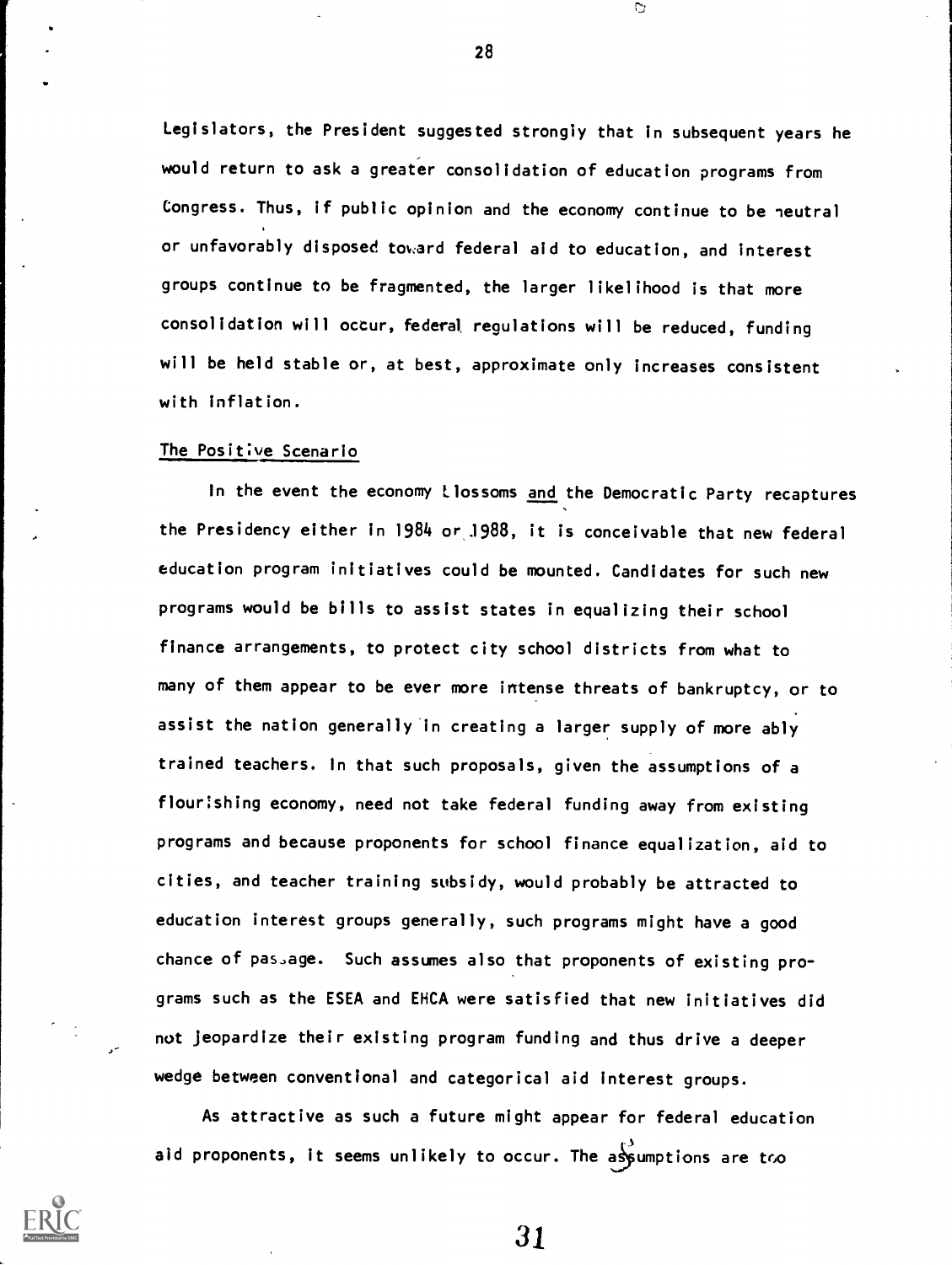great. If the economy improves, then a Democratic recapturing of the White House is less likely. If the economy continues to wobble or slide toward lower productivity and higher inflation, then, even if the Democratic Party did ascend, the fiscal dividend needed for new programs would not likely be present.

#### The Unpredictable

American technology and American intelligence were caught off balance by the 1957 launching of the Soviet spacecraft, Sputnik. The resultant public distress might have been predicted, but the eventual faulting of America's school system for the failure of the U.S. space program was difficult to accept logically. The decision not to mount a major space effort had been made by President Eisenhower several years previously. American educators had little to do with such a decision. Nevertheless, the foment erved to catalyze Congress into the 1958 enactment of the National Defense Education Act which provided federal matching funds for the improvement of mathematics, science, and foreign language instruction at the K-12 level.

An unpredicted set of events could occur again and trigger a dramatic or highly visible new federal aid to education program. Such an event need have little connection with existing patterns of public opinion, the state r of the economy, or the political party in power at the time. The eventual shape of such an unpredicted program might depend in part upon interest group interactions, but even this should not be taken for granted. Mounting "cold war" tensions and recent reports on the Soviet education system's alleged suneriority in areas such as mathematics instruction suggest that another "national defense" catch-up is possible in education.



29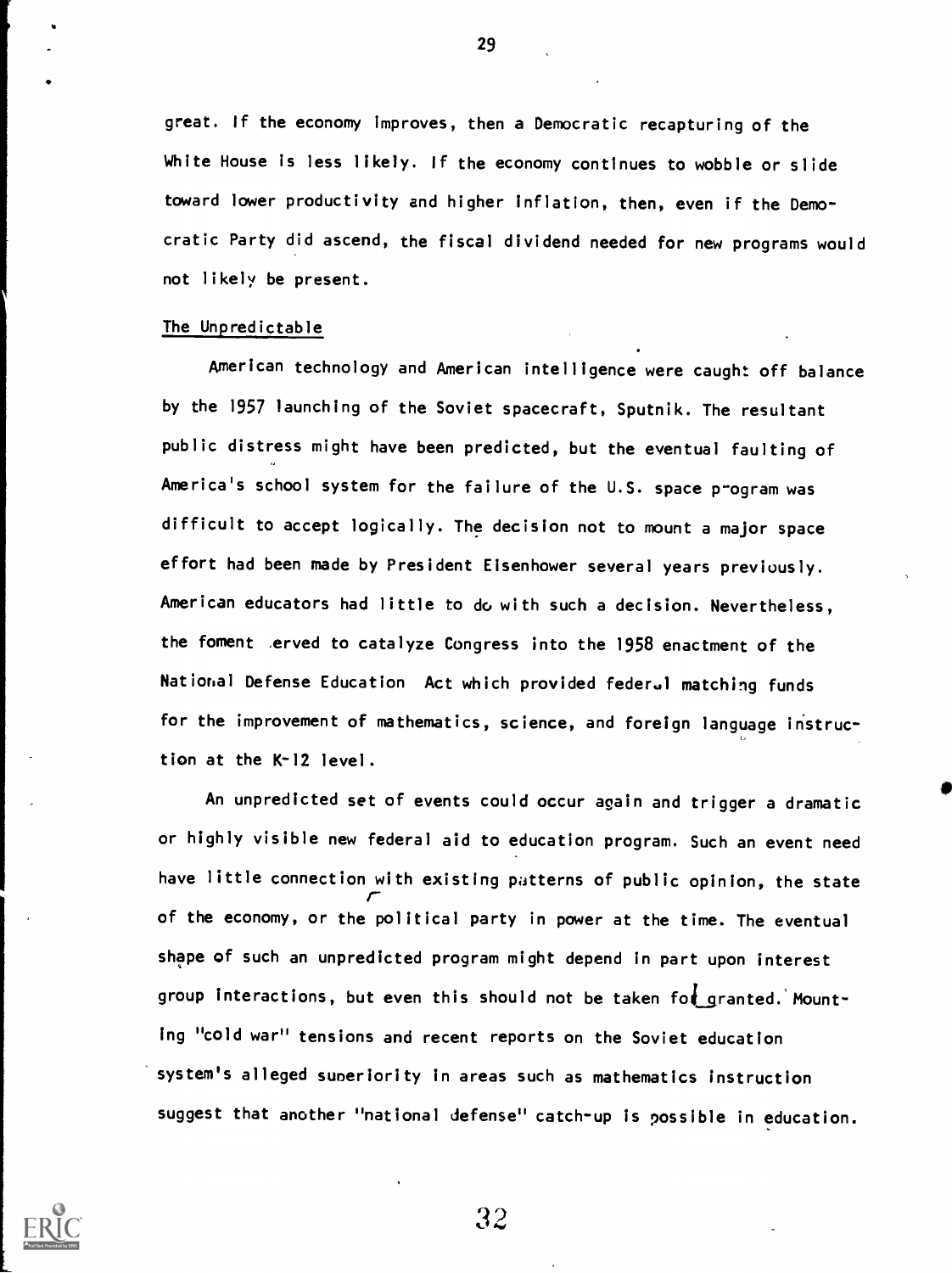if so, then science, mathematics, foreign language could get yet another boost from federal funding. However, not only are the causes for such events unpredictable, so is the content or focus of the bill which would result.

# IV. Responding to Future Trends

ł

Assuming that the foregoing three possibilities reasonably encompass future federal aid to education scenarios for the forthcoming one or two decades, what is it that interested parties can undertake either to shape new programs or reshape existing ones as a response to such trends?

What is labeled above as "unpredictable" is almost by definition beyond the ability to profit from planning. Moreover, the so-called "positive" scenario presented above is premised upon both a flourishing economy and a Democratic Party resurgence. These premises are highly unlikely. Nevertheless, the ideas that could come to the surface, e.g., aid to cities, state finance school equalization, and teacher training assistance, all have a history in past programs and proposals which could be resurrected and polished in anticipation of another consideration. Should this positive scenario develop, it probably would also result in added funding for existing federal programs. However, responding to the simple call for more noney requires little creativity or advance planning.

Thus it is that the most likely future scenari $\stackrel{\bullet}{\mathsf{o}}$ , the one whi $c$ h assumes altered public support for federal  $\cdot$  ucation programs, continued fragmentation among educational interest groups, an uneven economy, and unfavorable demographics, is the one which could profit from planning.

33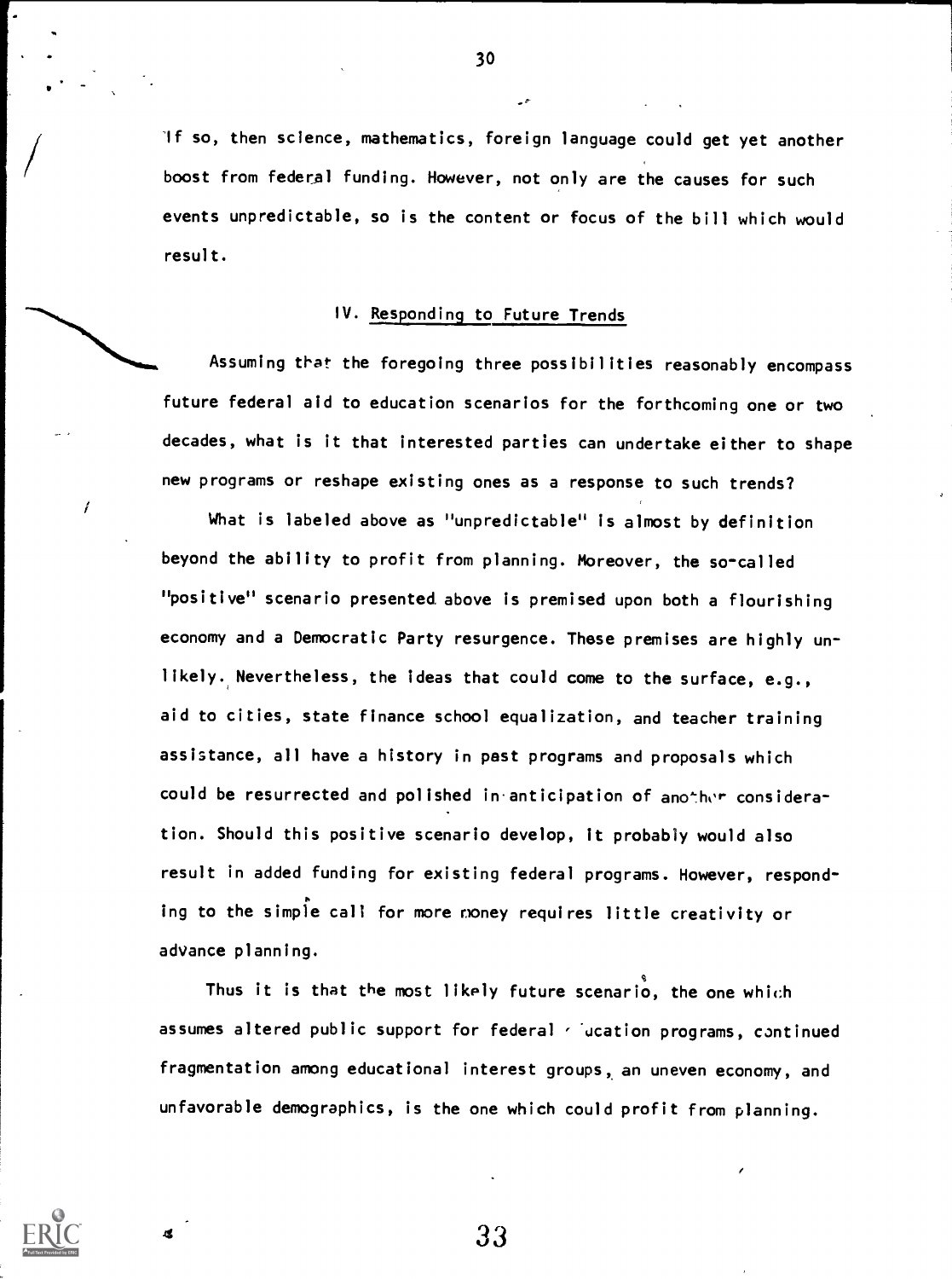#### What is "Good" about the Old

Existing major federal education categorical aids, regardless of the political processes to which they owe their enactment, were intended to provide services to students which otherwise were being neglected by local school districts and states. The manner in which they were implemented or the means by which compliance subsequently has been sought. at least arguably, could well have been improved upon. However, the purposes appeared noble at their inception and they continue to appear necessary today. Moreover, at least in light of past actions on the part of local and state agencies, it would appear that voluntary compliance with program obiectives cannot be assumed. Critics claim that the categorical aid programs are administered with a heavy federal hand which impedes instructional cohesion within classrooms and schools, is wasteful of personnel and other resources, and usurps the decision making discretion of local and state education officials. Therein resides the tension between defenders of the status quo and proponents of reforms such as tuition tax credits and block grants. What can be done which would preserve the purposes of existing programs while simultaneously easing the restrictions perceived by critics?

Tuition Tax Credits. Tuition tax-credit plans operate much like an unfettered voucher system. Such plans effectively render households the basic decision-making units for education purposes. Up to some predetermined dollar level, household payments for non-public, annual school tuition could be deducted from what one otherwise would pay yearly in federal personal income taxes. In effect, the federal government would subsidize households for paying tuition. Such a plan provokes grave questions of constitutionality. That aside, critics contend that it

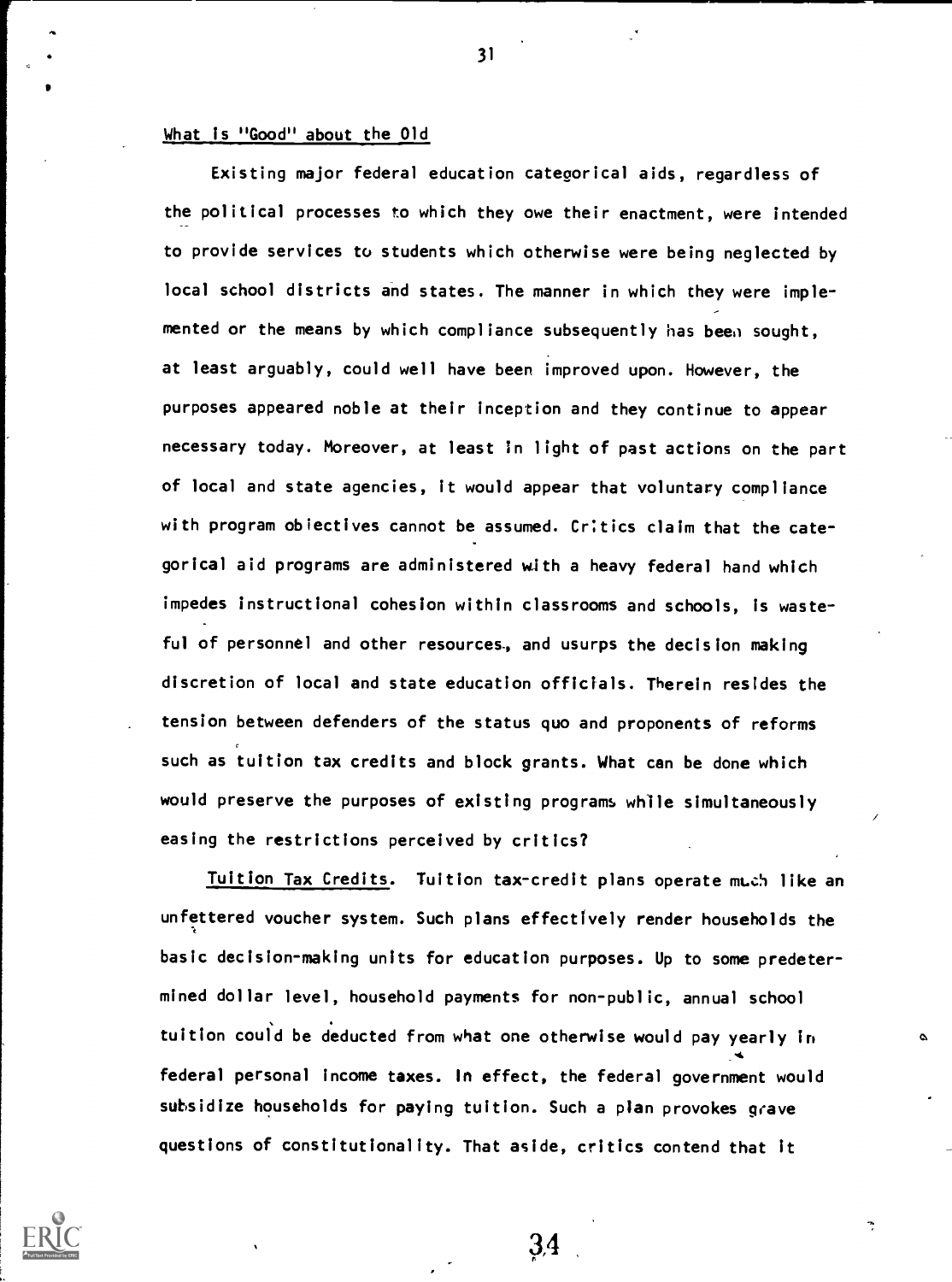badly threatens social cohesion in a nation already fragmented and increasingly devoid of consensus on important social values.

What, if anything, can he done to ameliorate some of the potentially socially debilitating features of a tuition tax-credit plan? Probably not much. The statutory provisions necessary to preserve social cohesion may be the very ones least attractive to tuition tax-credit proponents, e.g., guarantees of open admission systems and due process in the dismissal of students. Nevertheless; there is one component which ought seriously to be considered. If a non-public school is legally so constituted that it qualifies legally to have its tuition taken as a tax credit, then it also should be compelled to accept any student who applies. If the school is in danger of being over-subscribed, then admission should be by lottery so as to guarantee all applicants equal access. Without this or a similarly structured provision, tuition tax credits will run the substantial prospect of public subsidies for private ideologies.

Block Grants. Block grants offer a substantially greater opportunity to preserve the purposes of existing categorical aid programs than is likely with tuition tax credits. Even if the massive consolidation initially sought by the Reagan Administration proposals had been accepted, it is possible to conceive of legislative or regulatory provisions which offer the prospect of retaining crucial categorical purposes. For example, even though the Administration proposals have discouraged them, the Parent Advisory Councils which now accompany many categorical grants offer a means for preserving client influence upon local decision makers to continue to ser e previously neglected sets of children. Some consolidation of parent or site councils is -in order, for it is now widely alleged that many school principals spend almost as much time in council



35

.32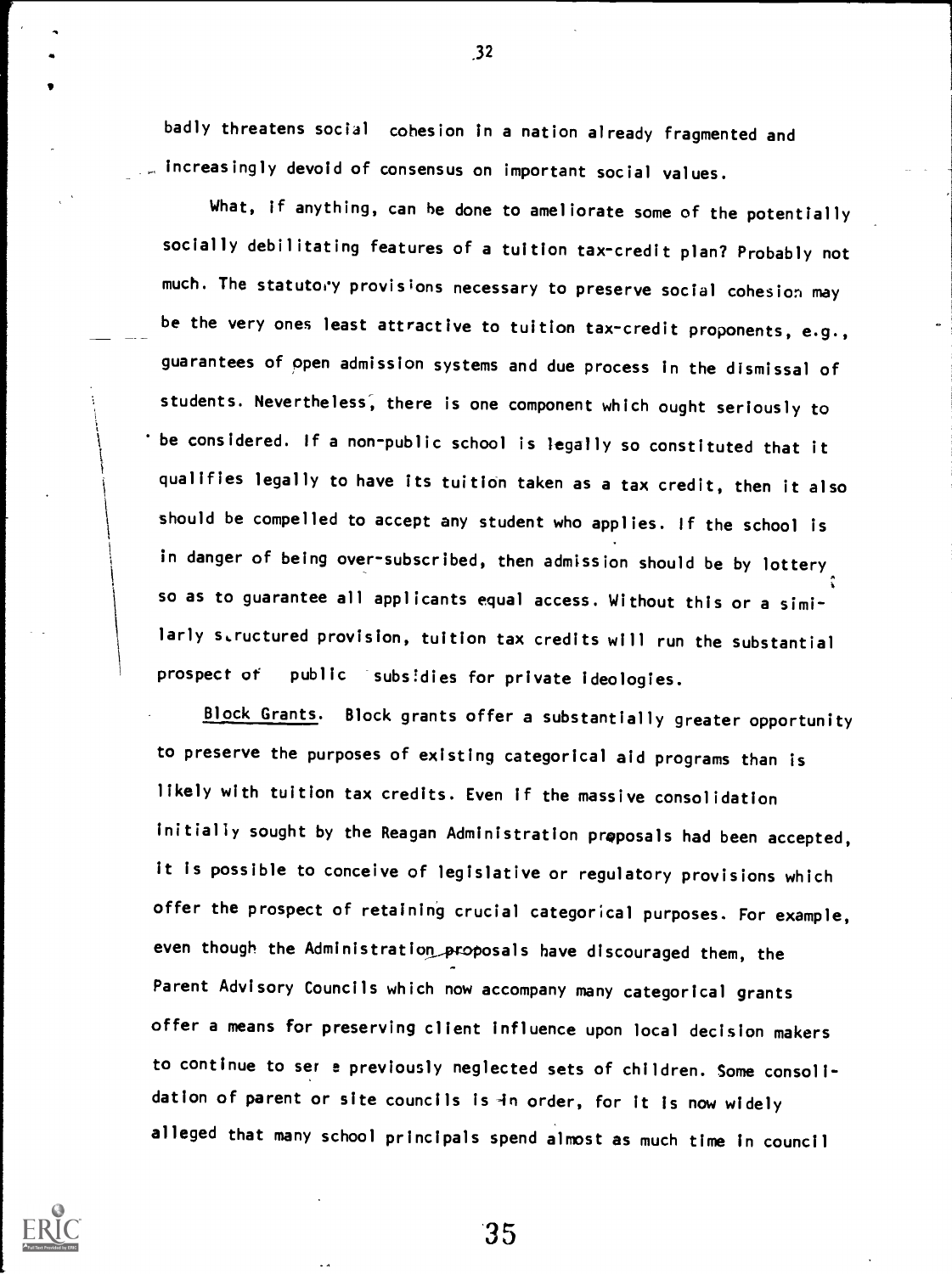meetings as they do operating their schools. Nevertheless, the general idea is worthy of continuance.

Also, program reporting requirements can be used as an effective > lever for retaining integrity of categorical program purposes. If local authorities could be required to submit a reasonable plan regarding the purposes for which they intend to spend the funds and the manner in which they intend to serve pupil populations originally covered by categorical grants, then random audits could reveal the extent to which plans are being fulfilled. Gross violators, should there be any, would be compelled for several years to spend their federal block grant<sup>f</sup> funds in accord with a plan drawn up for them by state officials. Then, after a probationery period, local officials could continue to exercise discretion over expenditures.

Matching Grants. Though not widely discussed as a reform alternative, the concept of matching grants might well suffice to meet many of the complaints of categorical critics. Matching-grant provisions have long been used by agencies of state and federal government to induce greater lower government expenditure in keeping with higher government priorities. However, such arrangements retain important elements of decision making discretion for local officials. The latter can decide to accept or reject the program, and, if accepting, they can decide on the dollar degree of participation. A matching-grant arrangement in lower education would be offered for services to pupil population segments (e.g., handicapped or non-English speaking), for which federal matching grants were available. Local districts could then choose to submit programs to states for funding. If such federal matching grants covered . approximately 75 or 80 percent of program costs, this would act as a



36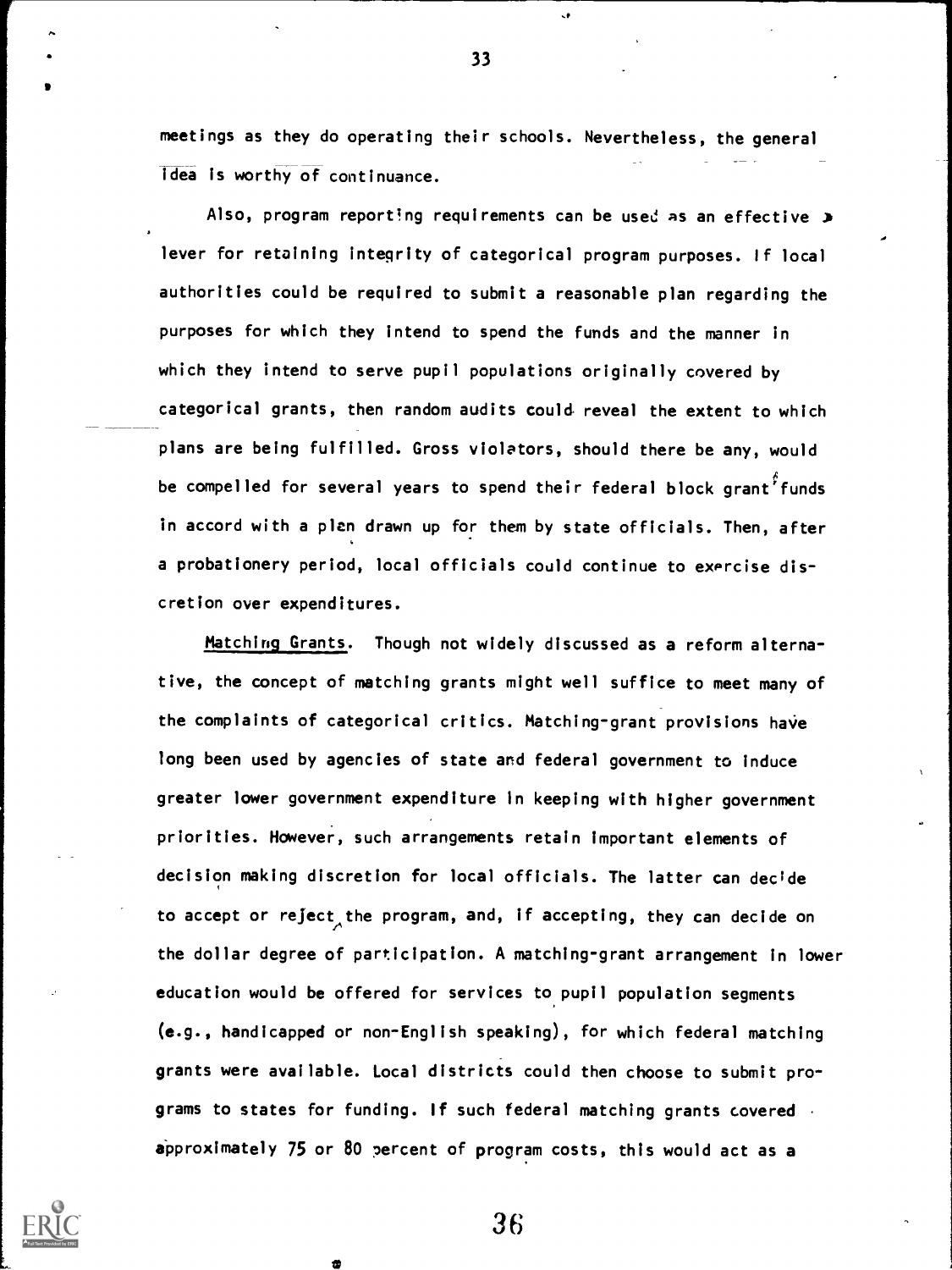strong inducement to local officials.

Deregulation. Existing proposals for tuition tax credits and block grants appear to be stronger medicine than the deregulation rhetoric which characterized the Reagan campaign. "Deregulation" implies that there exists an endeavor which once performed well and now is encumbered by unnecessary governmental intrusion. In the instance of the categorical aid programs under discussion, they did not exist, or at least seldom existed, at the local school and district level prior to enactment of federal legislation. Thus, a more accurate sense of deregulation for them would be a streamlining administrative regulations along lines suggested by Henry M. Levin. (13) Levin proposes consolidation of program grant applications such that local school districts need not make multiple proposals annually to the federal government, consolidation of reporting requirements, and collapsing of several kinds of advisory councils into but one or a few.



37

<sup>(13)</sup> Henry M. Levin, "Categorical Grants in Educational Rethinking the Federal Role", Spring 1981 issue of Policy Perspectives, a publication at the Institute for Research on Educational Finance and Governance at Stanford University